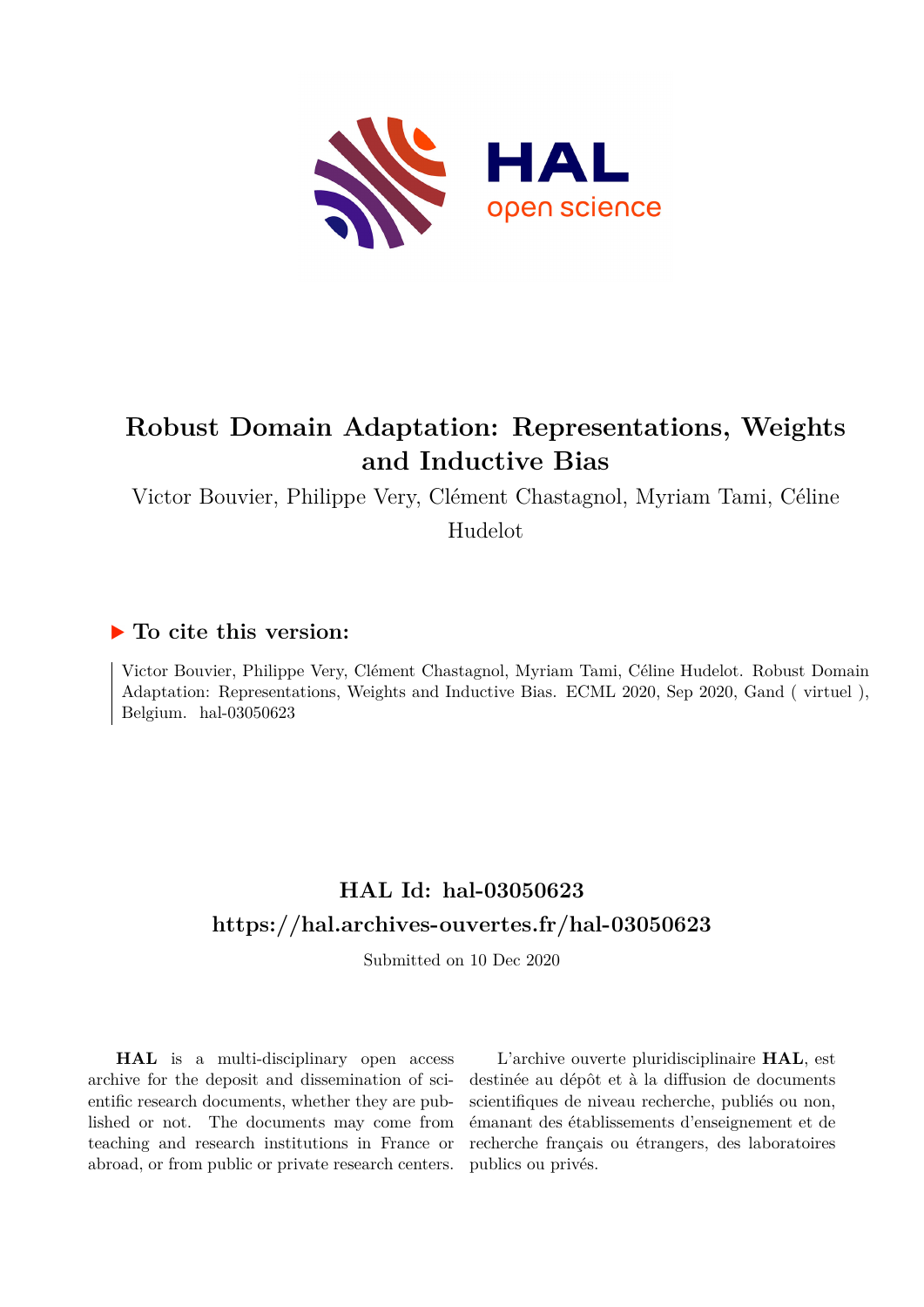## Robust Domain Adaptation: Representations, Weights and Inductive Bias

Victor Bouvier<sup>1,2</sup>, Philippe Very<sup>3,5</sup>, Clément Chastagnol<sup>4,5</sup>, Myriam Tami<sup>1</sup>, and Céline  $Hudelot<sup>1</sup>$ 

> $<sup>1</sup>$  MICS, Centrale Supélec, Université Paris-Saclay, France,</sup> firstname.name@centralesupelec.fr Sidetrade, France, vbouvier@sidetrade.com Lend-Rx, France, philippe.very@lend-rxtech.com Alan, France, clement.chastagnol@alan.com Work done when author was at Sidetrade.

Abstract. Unsupervised Domain Adaptation (UDA) has attracted a lot of attention the past ten years. The emergence of Domain Invariant Representations (IR) has improved drastically the transferability of representations from a labelled source domain to a new and unlabelled target domain. However, a potential pitfall of this approach, e.g. the presence of label shift, has been brought to light. Some works address this issue with a relaxed version of domain invariance obtained by weighting samples, a strategy often referred to as Importance Sampling. From our point of view, the theoretical aspects of how Importance Sampling and Invariant Representations interact in UDA have not been studied in depth. In the present work, we present a bound of the target risk which incorporates both weights and invariant representations. Our theoretical analysis highlights the role of inductive bias in aligning distributions across domains. We illustrate it on standard benchmarks by proposing a new learning procedure for UDA. We observed empirically that weak inductive bias makes adaptation more robust. The elaboration of stronger inductive bias is a promising direction for new UDA algorithms.

## 1 Introduction

Deploying machine learning models in the real world often requires the ability to generalize to *unseen samples i.e.* samples significantly different from those seen during learning. Despite impressive performances on a variety of tasks, deep learning models do not always meet these requirements [3, 17]. For this reason, out-of-distribution generalization is recognized as a major challenge for the reliability of machine learning systems [1, 34, 2].

Domain Adaptation (DA) [37, 35] is a well-studied approach to bridge the gap between train and test distributions. In DA, we refer to train and test distributions as *source* and *target* respectively noted  $p_S(x, y)$  and  $p_T(x, y)$  where  $x$  are inputs and  $y$  are labels. It emphasizes the objective of DA: learning a good classifier on a poorly sampled target domain by leveraging samples from a source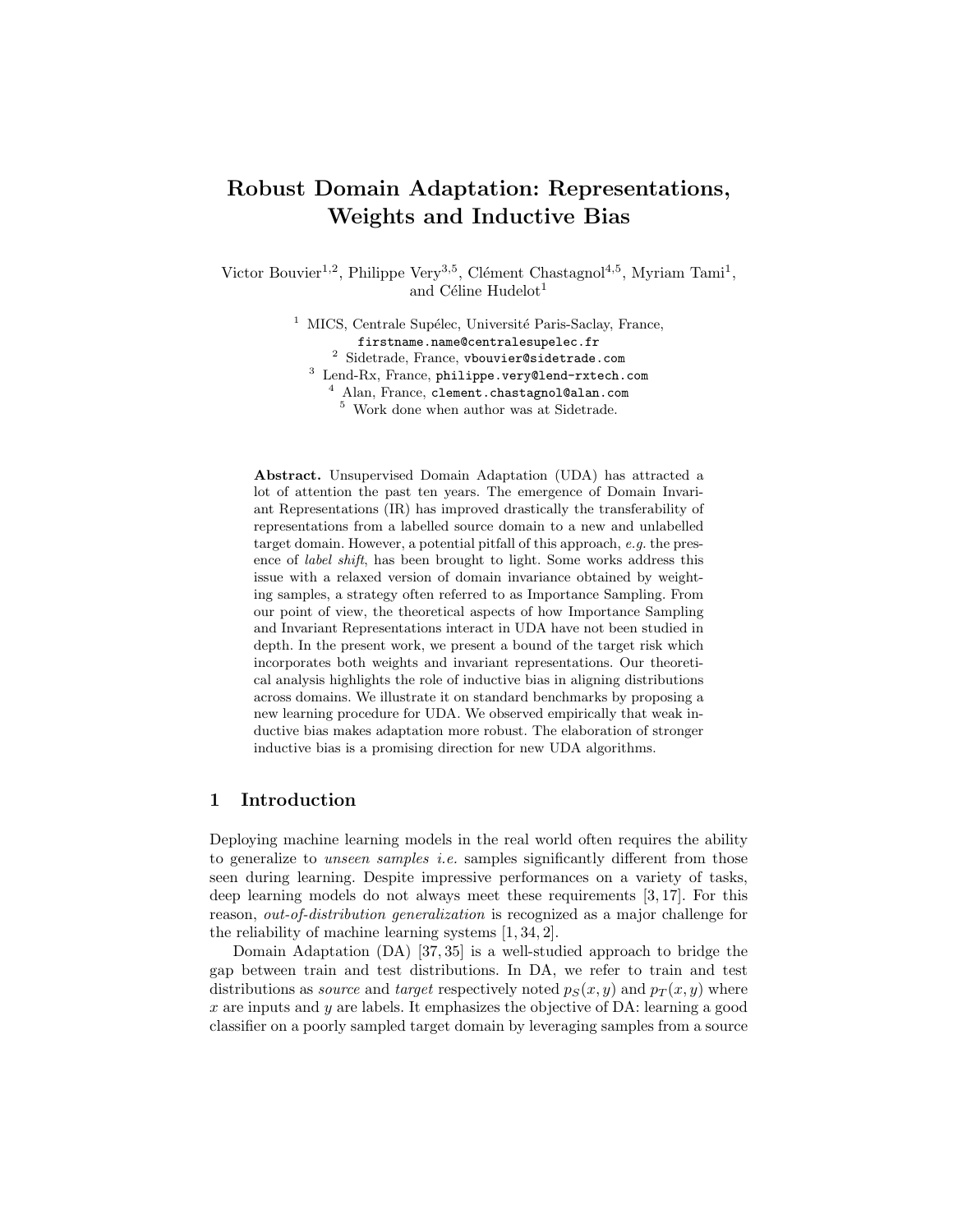domain. Unsupervised Domain Adaptation (UDA) is a particular case which assumes that only unlabelled data from the target domain is available during training. In this context, a natural assumption, named *Covariate shift* [40, 22], consists in assuming that the mapping from the inputs to the labels is conserved across domains, *i.e.*  $p_T(y|x) = p_S(y|x)$ . In this context, *Importance Sampling*  $(IS)$  performs adaptation by weighting the contribution of sample x in the loss by  $w(x) = p<sub>T</sub>(x)/p<sub>S</sub>(x)$  [37]. Although IS seems natural when unlabelled data from the target domain is available, covariate shift assumption is not sufficient to guarantee successful adaptation [5]. Moreover, for high dimensional data [14] such as texts or images, the shift between  $p_S(x)$  and  $p_T(x)$  results from nonoverlapping supports leading to unbounded weights [23].

In this particular context, representations can help to reconcile non-overlapping supports [5]. This seminal idea, and the corresponding theoretical bound of the target risk from [5], has led to a wide variety of deep learning approaches [16, 30, 28] which aim to learn a so-called domain invariant representation:

$$
p_S(z) \approx p_T(z) \tag{1}
$$

where  $z := \varphi(x)$  for a given non-linear representation  $\varphi$ . These assume that the transferability of representations, defined as the combined error of an ideal classifier, remains low during learning. Unfortunately, this quantity involves target labels and is thus intractable. More importantly, looking for strict invariant representations,  $p_S(z) = p_T(z)$ , hurts the transferability of representations [23, 26, 44, 49]. In particular, there is a fundamental trade-off between learning invariant representations and preserving transferability in presence of label shift  $(p_T(y) \neq p_S(y))$  [49]. To mitigate this trade-off, some recent works suggest to relax domain invariance by weighting samples [10, 44, 46, 11]. This strategy differs with  $(1)$  by aligning a *weighted source* distribution with the target distribution:

$$
w(z)p_S(z) \approx p_T(z) \tag{2}
$$

for some weights  $w(z)$ . We now have two tools, w and  $\varphi$ , which need to be calibrated to obtain distribution alignment. Which one should be promoted? How weights preserve good transferability of representations?

While most prior works focus on the invariance error for achieving adaptation [16, 27, 28], this paper focuses on the transferability of representations. We show that weights allow to design an interpretable generalization bound where transferability and invariance errors are uncoupled. Furthermore, we conduct a discussion on the role of the inductive design of both classifier and weights for addressing the lack of labeled data in the target domain. Our contributions are the following:

1. We introduce a new bound of the target risk which incorporates both weights and domain invariant representations. Two new terms are introduced. The first is an invariance error which promotes alignment between a weighted source distribution of representations and the target distribution of representations. The second, named transferability error, involves labelling functions from both source and target domains.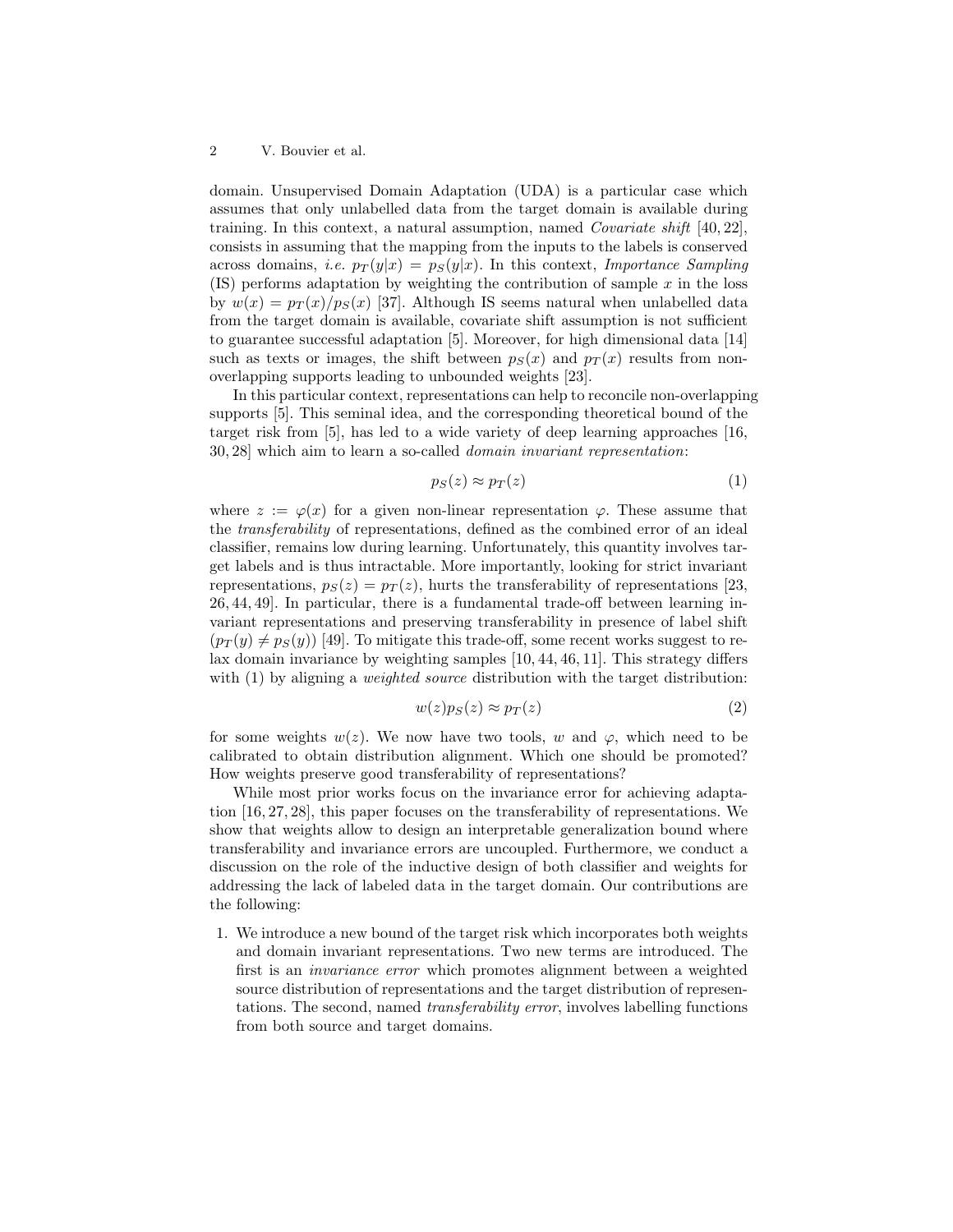Robust Domain Adaptation: Representations, Weights and Inductive Bias 3

- 2. We highlight the role of inductive bias for approximating the transferability error. First, we establish connections between our bound and popular approaches for UDA which use target predicted labels during adaptation, in particular conditional domain adaptation [28] and minimal entropy [18]. Second, we show that the inductive design of weights has an impact on representation invariance.
- 3. We derive a new learning procedure for UDA. The particularity of this procedure is to only minimize the transferability error while controlling representation invariance with weights. Since the transferability error involves target labels, we leverage the predicted labels during learning.
- 4. We provide an empirical illustration of our framework on two DA benchmarks (Digits and Office31 datasets). We stress-test our learning scheme by modifying strongly the label distribution in the source domain. While methods based on invariant representations degrade significantly in this context, our procedure remains robust.

## 2 Preliminaries

The classical setup for modelling distributional shift is to introduce two domains: the *source* distribution *i.e.* data where the model is trained with supervision and the *target* distribution *i.e.* data where the model is tested or applied. Formally, for two random variables  $(X, Y)$  on a given space  $\mathcal{X} \times \mathcal{Y}$ , we introduce two distributions: the source distribution  $p_S(x, y)$  and the target distribution  $p_T(x, y)$ . Here, we consider labels as one-hot encoded *i.e.*  $y \in [0,1]^C$  such that  $\sum_c y_c = 1$ where  $C$  is the number of classes. The distributional shift situation is then characterized by  $p_S(x, y) \neq p_T(x, y)$  [37]. In the rest of the paper, we use the index notation  $S$  and  $T$  to differentiate source and target terms. We define the hypothesis class  $\mathcal H$  as a subset of functions from  $\mathcal X$  to  $\mathcal Y$  which is the composition of a representation class  $\Phi$  and a classifier class  $\mathcal{G}, i.e.$   $\mathcal{H} = \mathcal{G} \circ \Phi$ . For the ease of reading, given a classifier  $g \in \mathcal{G}$  and a representation  $\varphi \in \Phi$ , we note  $g\varphi := g \circ \varphi$ . Furthermore, in the definition  $z := \varphi(x)$ , we refer indifferently to z,  $\varphi$ ,  $Z := \varphi(X)$  as the *representation*. For two given h and  $h' \in \mathcal{H}$ , the risk in domain  $D \in \{S, T\}$  is noted

$$
\varepsilon_D(h) := \mathbb{E}_D[\ell(h(X), Y)]\tag{3}
$$

where  $\ell$  is the  $L^2$  loss  $\ell(y, y') = ||y - y'||^2$  and  $\varepsilon_D(h, h') := \mathbb{E}_D[\ell(h(X), h'(X))].$ In seminal works [5, 33], a theoretical limit of the target risk when using a representation  $\varphi$  has been derived:

#### Bound 1 (Ben David et al.)

$$
\varepsilon_T(g\varphi) \le \varepsilon_S(g\varphi) + d_{\mathcal{G}}(\varphi) + \lambda_{\mathcal{G}}(\varphi)
$$
\n<sup>(4)</sup>

where  $d_{\mathcal{G}}(\varphi) = \sup_{g,g' \in \mathcal{G}} |\varepsilon_{S}(g\varphi, g'\varphi) - \varepsilon_{T}(g\varphi, g'\varphi)|$  and  $\lambda_{\mathcal{G}}(\varphi) = \inf_{g \in \mathcal{G}} \{\varepsilon_{S}(g\varphi) +$  $\varepsilon_T(g\varphi)\}.$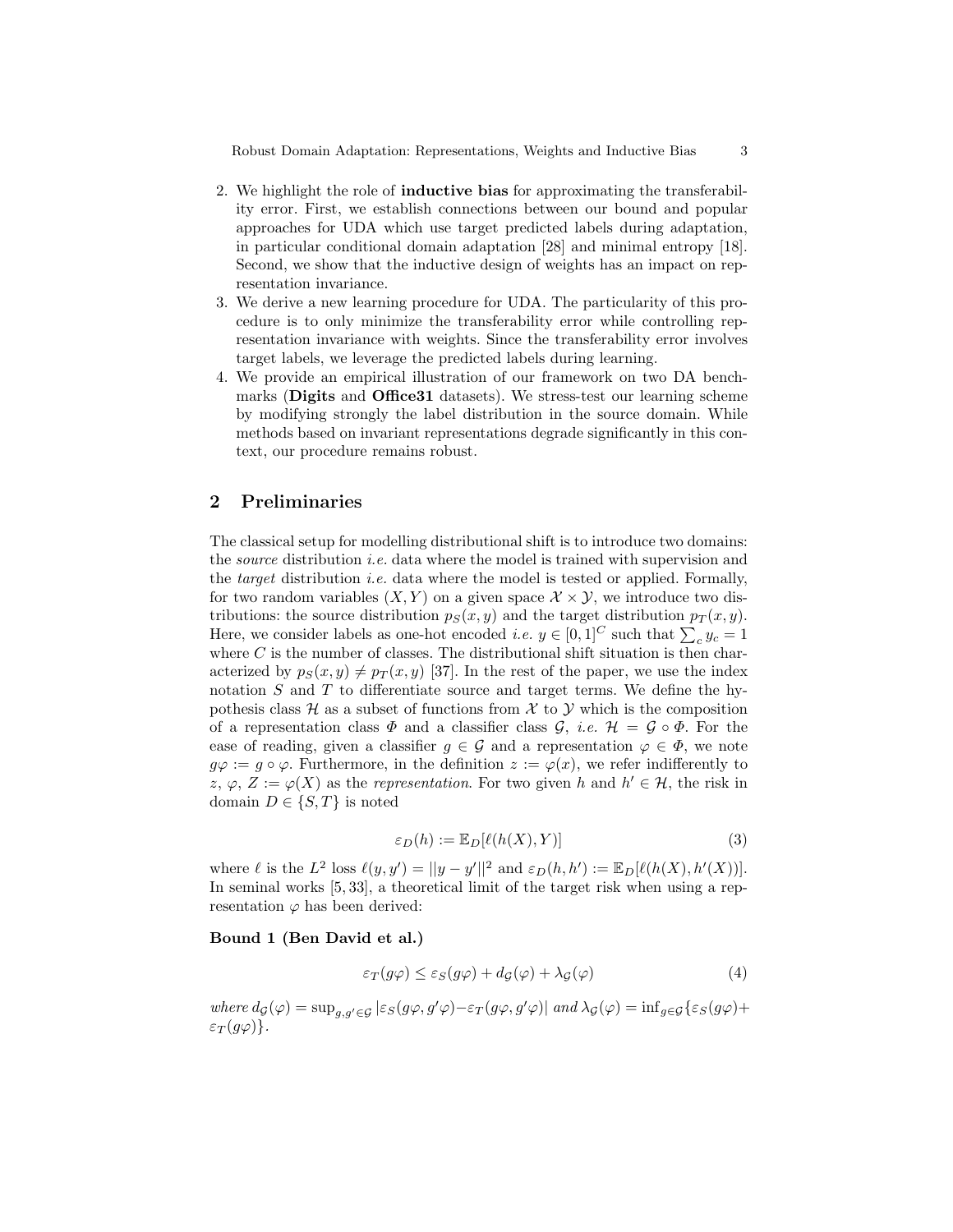This generalization bound ensures that the target risk  $\varepsilon_T(g\varphi)$  is bounded by the sum of the source risk  $\varepsilon_S(g\varphi)$ , the disagreement risk between two classifiers from representations  $d_{\mathcal{G}}(\varphi)$ , and a third term,  $\lambda_{\mathcal{G}}(\varphi)$ , which quantifies the ability to perform well in both domains from representations. The latter is referred to as the adaptability error of representations. It is intractable in practice since it involves labels from the target distribution. Promoting distribution invariance of representations, *i.e.*  $p_S(z)$  close to  $p_T(z)$ , results on a low  $d_G(\varphi)$ . More precisely:

$$
d_{\mathcal{G}}(\varphi) \le 2 \sup_{d \in \mathcal{D}} |p_{S}(d(z) = 1) - p_{T}(d(z) = 0)| \tag{5}
$$

where D is the so-called set of *discriminators* or *critics* which verifies  $D \supset \{g \oplus g' :$  $(g, g') \in \mathcal{G}^2$  where  $\oplus$  is the XOR function [16]. Since the domain invariance term  $d_{\mathcal{G}}(\varphi)$  is expressed as a supremal value on classifiers, it is suitable for domain adversarial learning with critic functions. Conversely, the adaptability error  $\lambda_{\mathcal{G}}(\varphi)$  is expressed as an infremal value. This 'sup / inf' duality induces an unexpected trade-off when learning domain invariant representations:

**Proposition 1 (Invariance hurts adaptability [23, 49]).** Let  $\psi$  a representation which is a richer feature extractor than  $\varphi: \mathcal{G} \circ \varphi \subset \mathcal{G} \circ \psi$ . Then,

$$
d_{\mathcal{G}}(\varphi) \le d_{\mathcal{G}}(\psi) \text{ while } \lambda_{\mathcal{G}}(\psi) \le \lambda_{\mathcal{G}}(\varphi) \tag{6}
$$

As a result of proposition 1, the benefit of representation invariance must be higher than the loss of adaptability, which is impossible to guarantee in practice.

## 3 Theory

#### 3.1 A new trade-off between Invariance and Transferability

Core assumptions. To deal with this trade-off, our strategy is to express both the transferability and invariance as supremum using Integral Probability Measure (IPM) computed on a critic class. We thus introduce a class of critics suitable for our analysis. Let F from  $\mathcal{Z} \to [-1,1]$  and  $\mathcal{F}_C$  from  $\mathcal{Z} \to [-1,1]^C$ , which verify the following properties:

- (A1) F and  $\mathcal{F}_C$  are symmetric (*i.e.*  $\forall f \in \mathcal{F}, -f \in \mathcal{F}$ ) and convex.
- $-$  (A2)  $\mathcal{G} \subset \mathcal{F}_C$  and  $\{ \mathbf{f} \cdot \mathbf{f}' ; \ \mathbf{f}, \mathbf{f}' \in \mathcal{F}_C \} \subset \mathcal{F}.$

 $-$  (A3)  $\forall \varphi \in \Phi$ ,  $\mathbf{f}_D(z) \mapsto \mathbb{E}_D[Y|\varphi(X) = z] \in \mathcal{F}_C$ . <sup>6</sup>

– (A4) For two distributions p and q on  $\mathcal{Z}$ ,  $p = q$  if and only if:

$$
IPM(p, q; \mathcal{F}) := \sup_{f \in \mathcal{F}} \left\{ \mathbb{E}_p[f(Z)] - \mathbb{E}_q[f(Z)] \right\} = 0 \tag{7}
$$

The assumption  $(A1)$  ensures that rather comparing two given  $f$  and  $f'$ , it is enough to study the error of some  $f'' = \frac{1}{2}(f - f')$  from  $\mathcal{F}_C$ . This brings back a supremum on  $\mathcal{F}_C^2$  to a supremum on  $\mathcal{F}_C$ . The assumption (A2), combined

 $6$  See Appendix A.1 for more details on this assumption.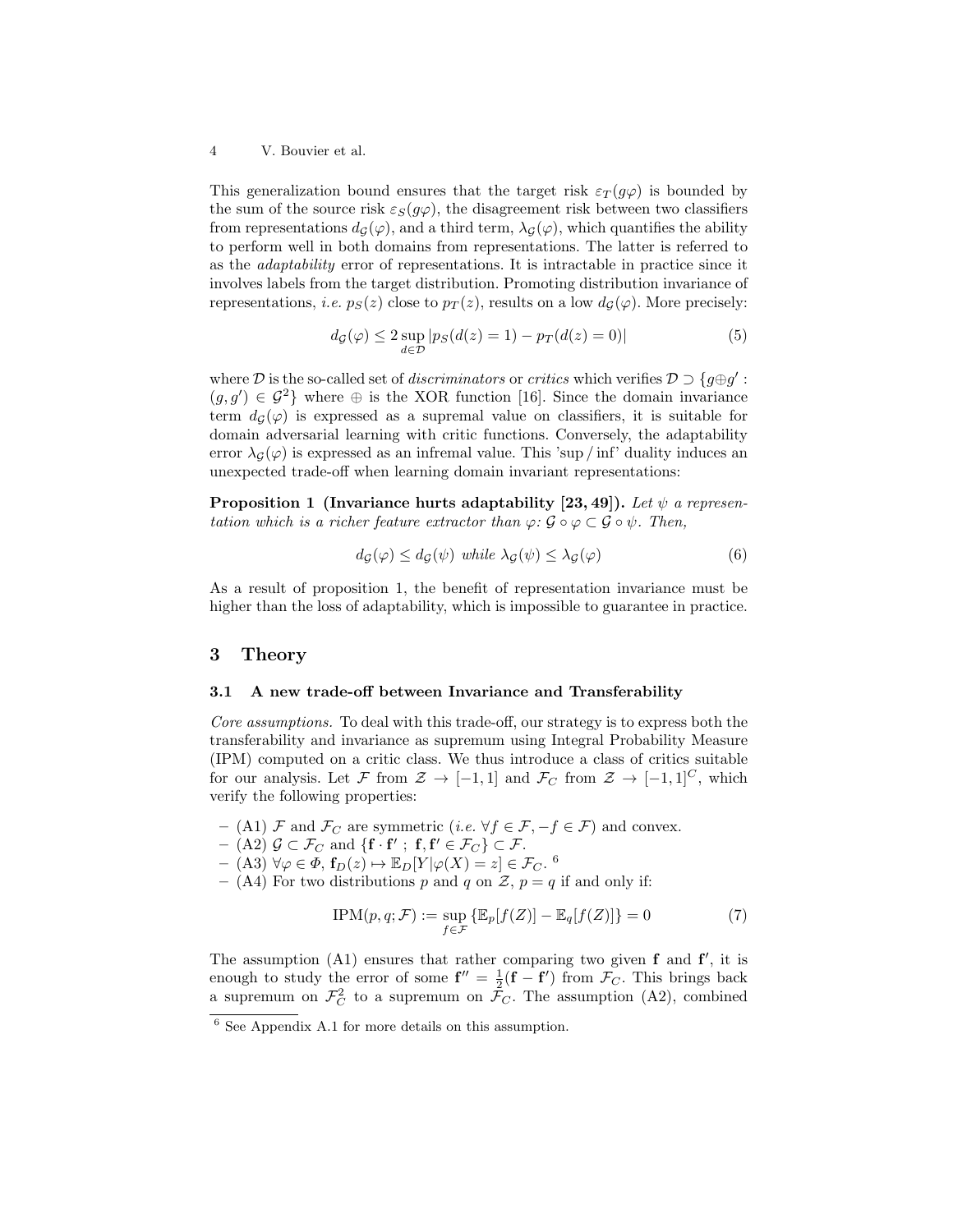with (A1), ensures that an error  $\ell(f, f')$  can be expressed as a critic function  $f \in \mathcal{F}$  such that  $f = \ell(f, f')$ . The assumption (A3) ensures that  $\mathcal{F}_C$  is rich enough to contain label function from representations. Here,  $f_D(z) = \mathbb{E}_D[Y|Z =$ z] is a vector of probabilities on classes:  $f_D(z)_c = p_D(Y = c|Z = z)$ . The last assumption (A4) ensures that the introduced IPM is a distance. Classical tools verify these assumptions e.g. continuous functions; here IPM $(p, q; \mathcal{F})$  is the *Maximum Mean Discrepancy* [19] and one can reasonably believe that  $f_S$  and  $f_T$ are continuous.

Invariance and transferability as IPMs. We introduce here two important tools that will guide our analysis:

– INV( $\varphi$ ), named *invariance error*, that aims at capturing the difference between source and target distribution of representations, corresponding to:

$$
INV(\varphi) := \sup_{f \in \mathcal{F}} \left\{ \mathbb{E}_T[f(Z)] - \mathbb{E}_S[f(Z)] \right\}
$$
 (8)

– TSF( $\varphi$ ), named transferability error, that catches if the coupling between Z and Y shifts across domains. For that, we use our class of functions  $\mathcal{F}_C$  and we compute the IPM of  $Y \cdot f(Z)$ , where  $f \in \mathcal{F}_C$  and  $Y \cdot f(Z)$  is the scalar  $product<sup>7</sup>$ , between the source and the target domains:

$$
TSF(\varphi) := \sup_{\mathbf{f} \in \mathcal{F}_C} \{ \mathbb{E}_T[Y \cdot \mathbf{f}(Z)] - \mathbb{E}_S[Y \cdot \mathbf{f}(Z)] \}
$$
(9)

A new bound of the target risk. Using  $INV(\varphi)$  and  $TSF(\varphi)$ , we can provide a new bound of the target risk:

**Bound 2**  $\forall g \in \mathcal{G}$  and  $\forall \varphi \in \Phi$ :

$$
\varepsilon_T(g\varphi) \le \varepsilon_S(g\varphi) + 6 \cdot \text{INV}(\varphi) + 2 \cdot \text{TSF}(\varphi) + \varepsilon_T(\mathbf{f}_T\varphi)
$$
(10)

The proof is in Appendix A.1. In contrast with bound 1 (Eq. 6), here two IPMs are involved to compare representations (INV $(\varphi)$  and TSF $(\varphi)$ ). A new term,  $\varepsilon_T$  ( $f_T \varphi$ ), reflects the level of noise when fitting labels from representations. All the trade-off between invariance and transferability is embodied in this term:

**Proposition 2.** Let  $\psi$  a representation which is a richer feature extractor than  $\varphi: \mathcal{F} \circ \varphi \subset \mathcal{F} \circ \psi$  and  $\mathcal{F}_C \circ \varphi \subset \mathcal{F}_C \circ \psi$ .  $\varphi$  is more domain invariant than  $\psi$ :

$$
INV(\varphi) \leq INV(\psi) \text{ while } \varepsilon_T(\mathbf{f}_T^{\psi}\psi) \leq \varepsilon_T(\mathbf{f}_T^{\varphi}\varphi) \tag{11}
$$

where 
$$
\mathbf{f}_T^{\varphi}(z) = \mathbb{E}_T[Y|\varphi(X) = z]
$$
 and  $\mathbf{f}_T^{\psi}(z) = \mathbb{E}_T[Y|\psi(X) = z]$ . Proof in A.2.

Bounding the target risk using IPMs has two advantages. First, it allows to better control the invariance / transferability trade-off since  $\varepsilon_T(f_T\varphi) \leq \lambda_{\mathcal{G}}(\varphi)$ . This is paid at the cost of  $4\cdot \text{INV}(\varphi) \geq d_G(\varphi)$ . Second,  $\varepsilon_T(\mathbf{f}_T\varphi)$  is source free and

<sup>&</sup>lt;sup>7</sup> the scalar product between Y and  $f(Z)$  emerges from the choice of the  $L^2$  loss.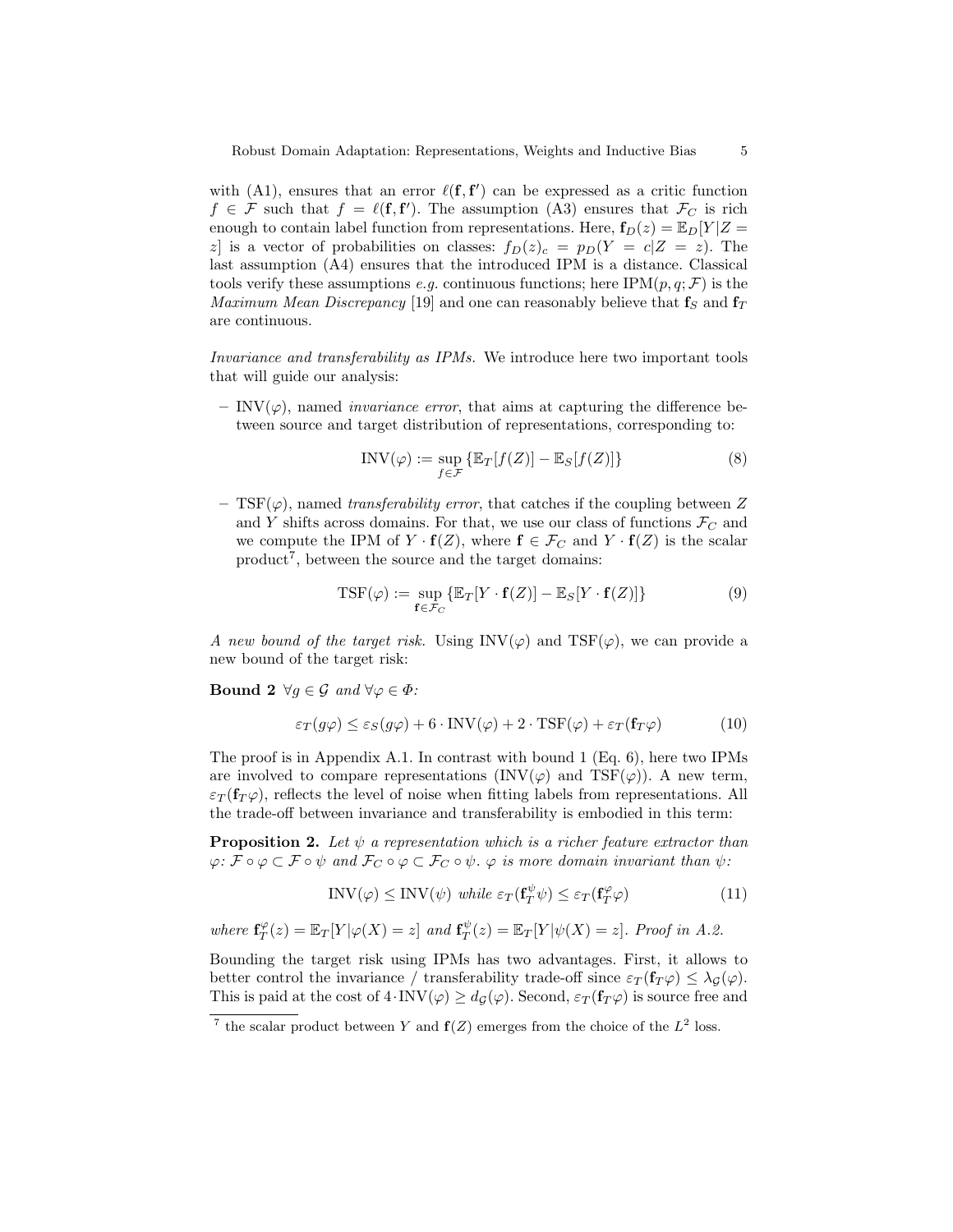

(a)  $\lambda_{\mathcal{G}}(\varphi)$  adaptability in bound 1 from [5]. Inside class clusters, source and target representations are separated.



(b)  $TSF(\varphi)$  transferability from bound 2 (contribution). Inside class clusters, source and target representations are not distinguishable.

Fig. 1: TSNE [32] visualisation of representations when trained to minimize (a) adaptability error  $\lambda_{\mathcal{G}}(\varphi)$  from [5], (b) transferability error TSF( $\varphi$ ) introduced in the present work. The task used is  $A \rightarrow W$  of the **Office31** dataset. Labels in the target domain are used during learning in this specific experiment. For both visualisations of representations, we observe well-separated clusters associated to the label classification task. Inside those clusters, we observe a separation between source and target representations for  $\lambda_{\mathcal{G}}(\varphi)$ . That means that representations embed domain information and thus are not invariant. On the contrary, source and target representations are much more overlapping inside of each cluster with  $TSF(\varphi)$ , illustrating that this new term is not conflictual with invariance.

indicates whether there is enough information in representations for learning the task in the target domain at first. This means that  $\text{TSF}(\varphi)$  is only dedicated to control if aligned representations have the same labels across domains. To illustrate the interest of our new transferability error, we provide visualisation of representations (Fig. 1) when trained to minimize the adaptability error  $\lambda_G(\varphi)$ from bound 1 and the transferability error  $\text{TSF}(\varphi)$  from bound 2.

#### 3.2 A detailed view on the property of tightness

An interesting property of the bound, named tightness, is the case when  $INV(\varphi) =$ 0 and  $TSF(\varphi) = 0$  simultaneously. The condition of tightness of the bound provides rich information on the properties of representations.

**Proposition 3.** INV( $\varphi$ ) = TSF( $\varphi$ ) = 0 if and only if  $p_S(y, z) = p_T(y, z)$ .

The proof is given in Appendix A.3. Two important points should be noted:

1. INV( $\varphi$ ) = 0 ensures that  $p_S(z) = p_T(z)$ , using (A4). Similarly, TSF( $\varphi$ ) = 0 leads to  $p_S(y, z) = p_T(y, z)$ . Since  $p_S(y, z) = p_T(y, z)$  implies  $p_S(z) = p_T(z)$ ,  $\text{INV}(\varphi)$  does not bring more substantial information about representations distribution than TSF( $\varphi$ ). More precisely, one can show that TSF( $\varphi$ ) ≥ INV( $\varphi$ ) noting that  $Y \cdot \mathbf{f}(Z) = f(z)$  when  $\mathbf{f}(z) = (f(z), ..., f(z))$  for  $f \in \mathcal{F}$ .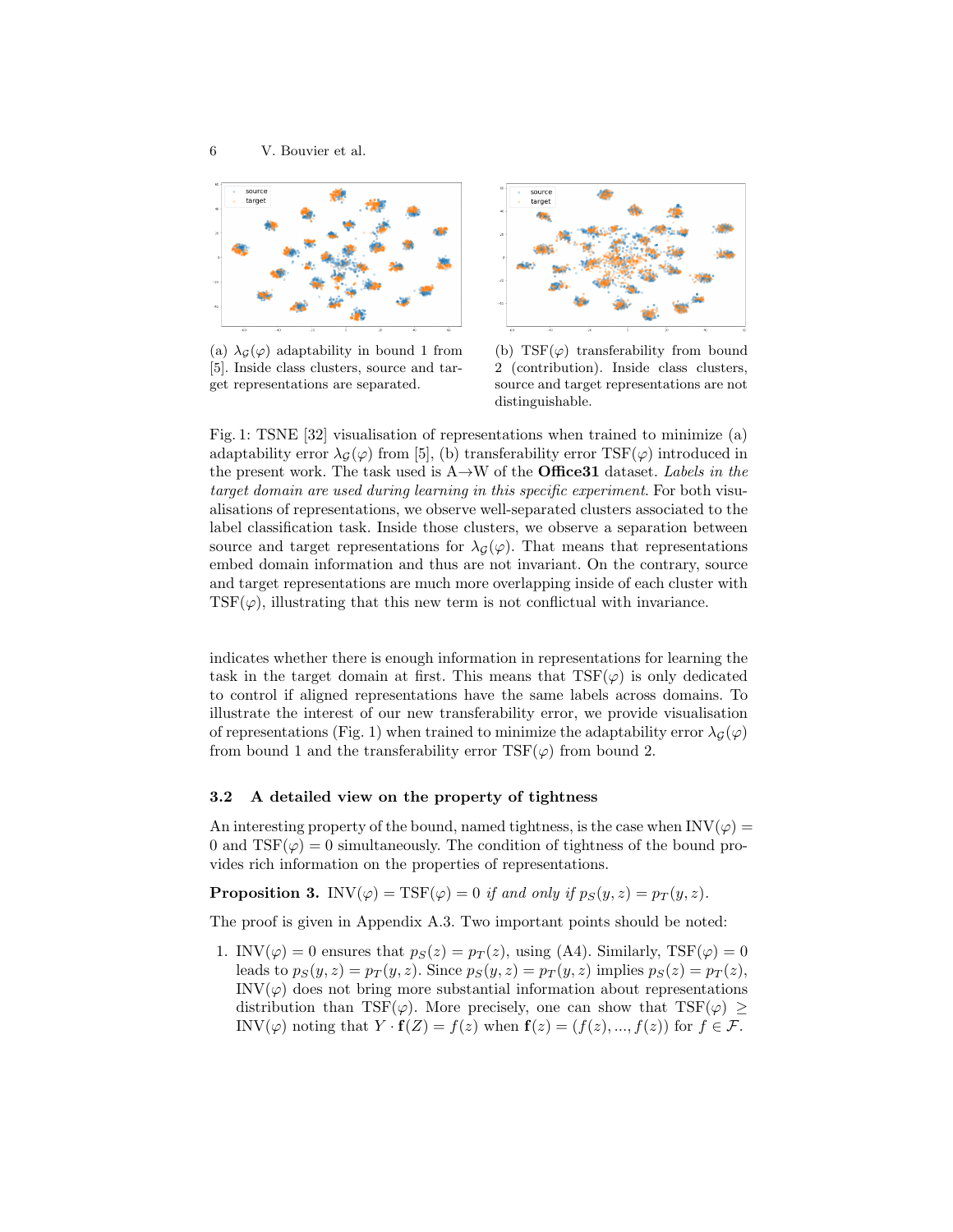Robust Domain Adaptation: Representations, Weights and Inductive Bias 7

2. Second, the equality  $p_S(y, z) = p_T(y, z)$  also implies that  $p_S(y) = p_T(y)$ . Therefore, in the context of label shift (when  $p_S(y) \neq p_T(y)$ ), the transferability error cannot be null. This is a big hurdle since it is clearly established that most real world UDA tasks exhibit some label shift. This bound highlights the fact that representation invariance alone can not address UDA in complex settings such as the label shift one.

#### 3.3 Reconciling Weights and Invariant Representations.

Based on the interesting observations from [23, 49] and following the line of study that proposed to relax invariance using weights [11, 47, 46, 44], we propose to adapt the bound by incorporating weights. More precisely, we study the effect of modifying the source distribution  $p<sub>S</sub>(z)$  to a weighted source distribution  $w(z)p<sub>S</sub>(z)$  where w is a positive function which verifies  $\mathbb{E}_{S}[w(Z)] = 1$ . By replacing  $p_S(z)$  by  $w(z)p_S(z)$  (distribution referred as  $w \cdot S$ ) in bound 2, we obtain a new bound of the target risk incorporating both weights and representations:

**Bound 3**  $\forall g \in \mathcal{G}, \forall w : \mathcal{Z} \to \mathbb{R}^+$  such that  $\mathbb{E}_S[w(z)] = 1$ :

$$
\varepsilon_T(g\varphi) \le \varepsilon_{w \cdot S}(g\varphi) + 6 \cdot \text{INV}(w, \varphi) + 2 \cdot \text{TSF}(w, \varphi) + \varepsilon_T(\mathbf{f}_T\varphi)
$$

where  $\text{INV}(w, \varphi) := \sup_{f \in \mathcal{F}} \{ \mathbb{E}_T[f(Z)] - \mathbb{E}_S[w(Z)f(Z)] \}$  and  $\text{TSF}(w, \varphi) := \sup_{f \in \mathcal{F}_C}$ {  $\mathbb{E}_T[Y\cdot\mathbf{f}(Z)]-\mathbb{E}_S[w(Z)Y\cdot\mathbf{f}(Z)]\}.$ 

As for the previous bound 2, the property of tightness, *i.e.* when invariance and transferability are null simultaneously, leads to interesting observations:

**Proposition 4.** INV $(w, \varphi)$  = TSF $(w, \varphi)$  = 0 if and only if  $w(z) = \frac{p_T(z)}{p_S(z)}$  and  $\mathbb{E}_T[Y|Z=z] = \mathbb{E}_S[Y|Z=z]$ . The proof is given in Appendix A.4.

This proposition means that the nullity of invariance error, *i.e.* INV $(w, \varphi) = 0$ , implies distribution alignment, *i.e.*  $w(z)p_S(z) = p_T(z)$ . This is of strong interest since both representations and weights are involved for achieving domain invariance. The nullity of the transferability error, *i.e.* TSF $(w, \varphi) = 0$ , implies that labelling functions,  $\mathbf{f} : z \mapsto \mathbb{E}[Y | Z = z]$ , are conserved across domains. Furthermore, the equality  $\mathbb{E}_T[Y|Z] = \mathbb{E}_S[Y|Z]$  interestingly resonates with a recent line of work called Invariant Risk Minimization (IRM) [2]. Incorporating weights in the bound thus brings two benefits:

- 1. First, it raises the inconsistency issue of invariant representations in presence of label shift, as mentioned in section 3.2. Indeed, tightness is not conflicting with label shift.
- 2. TSF $(w, \varphi)$  and INV $(w, \varphi)$  have two disctinct roles: the former promotes domain invariance of representations while the latter controls whether aligned representations share the same labels across domains.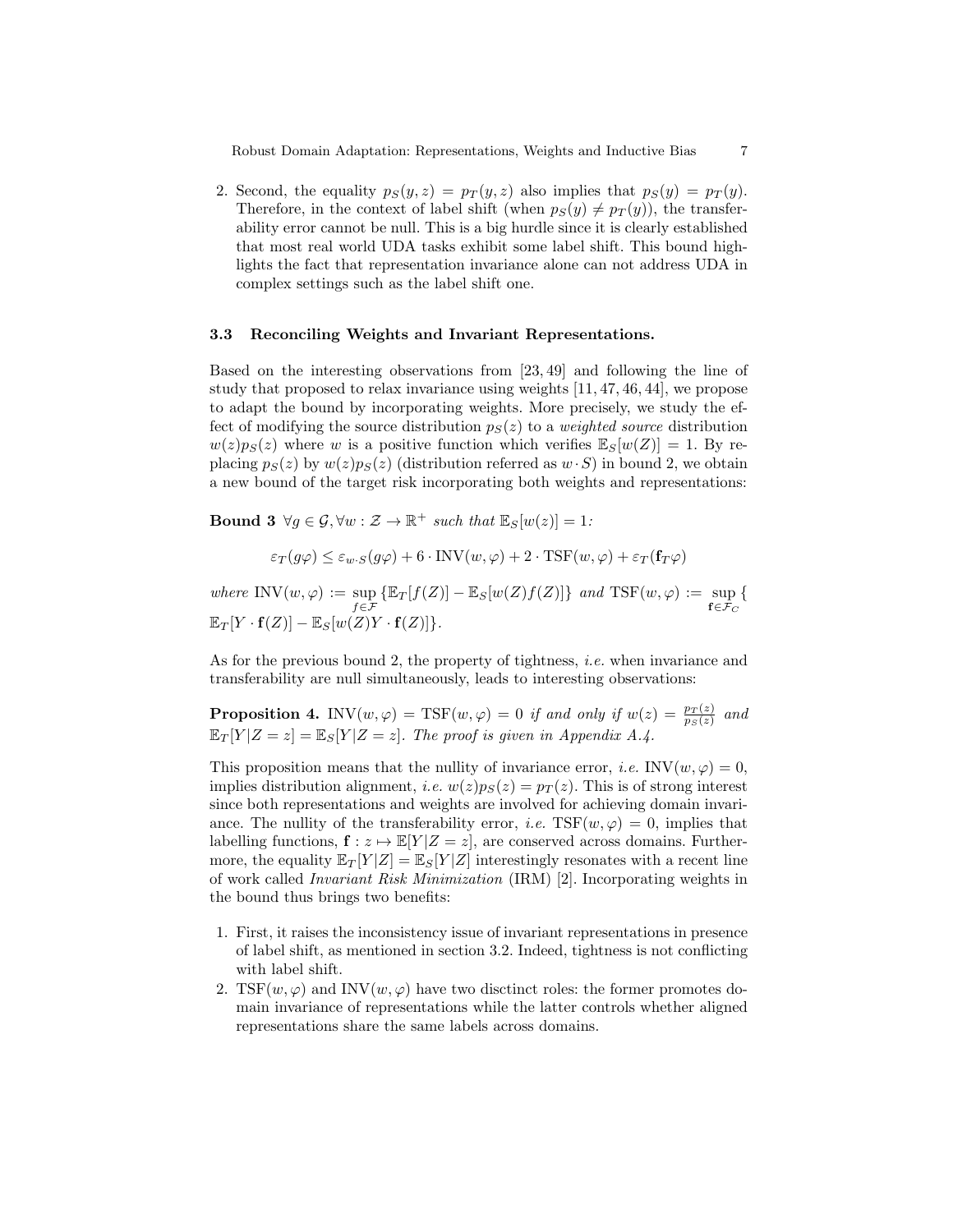## 4 The role of Inductive Bias

#### 4.1 Inductive design of a classifer

General Formulation. So far, we have not discussed how the bound can address the lack of labeled data in the target domain, which is the most challenging part of Unsupervised Domain Adaptation. Our strategy consists in approximating target labels error through a classifier  $\tilde{q} \in \mathcal{G}$ . We refer to the latter as the inductive design of the classifier. Our proposition follows the intuitive idea which states that the best source classifier,  $g_S := \arg \min_{g \in \mathcal{G}} \varepsilon_S(g\varphi)$ , is not necessarily the best target classifier *i.e.*  $g_S \neq \arg \min_{g \in \mathcal{G}} \varepsilon_T(g\varphi)$ . For instance, a well-suited regularization in the target domain, noted  $\Omega_T(g)$  may improve performance, *i.e.* setting  $\tilde{g} := \arg \min_{g \in \mathcal{G}} \varepsilon_S(g\varphi) + \lambda \cdot \Omega_T(g)$  may lead to  $\varepsilon_T(\tilde{g}\varphi) \leq \varepsilon_T(g_S\varphi)$ . We formalize this idea through the following definition:

Definition 1 (Inductive design of a classifier). We say that there is an inductive design of a classifier at level  $0 < \beta \leq 1$  if for any representations  $\varphi$ , noting  $g_S = \arg \min_{g \in \mathcal{G}} \varepsilon_S(g\varphi)$ , we can determine  $\tilde{g}$  such that:

$$
\varepsilon_T(\tilde{g}\varphi) \le \beta \varepsilon_T(g_S \varphi) \tag{12}
$$

We say the inductive design is  $\beta$ -strong when  $\beta$  < 1 and weak when  $\beta$  = 1.

In this definition,  $\beta$  does not depend of  $\varphi$ , which is a strong assumption, and embodies the strength of the inductive design. The closer to 1 is  $\beta$ , the less improvement we can expect using the inductive classifier  $\tilde{q}$ . We now study the impact of the inductive design of a classifier in our previous bound 3. Thus, we introduce the approximated transferability error:

$$
\widehat{\text{TSF}}(w,\varphi,\tilde{g}) = \sup_{\mathbf{f} \in \mathcal{F}_C} \{ \mathbb{E}_T[\tilde{g}(Z) \cdot \mathbf{f}(Z)] - \mathbb{E}_S[w(Z)Y \cdot \mathbf{f}(Z)] \}
$$
(13)

leading to a bound of the target risk where transferability is target labels free:

Bound 4 (Inductive Bias and Guarantee) Let  $\varphi \in \Phi$  and  $w : \mathcal{Z} \to \mathbb{R}^+$ such that  $\mathbb{E}_{S}[w(z)] = 1$  and a  $\beta$ -strong inductive classifier  $\tilde{g}$ , then:

$$
\varepsilon_T(\tilde{g}\varphi) \le \frac{\beta}{1-\beta} \left( \varepsilon_{w \cdot S}(g_{w \cdot S}\varphi) + 6 \cdot \text{INV}(w, \varphi) + 2 \cdot \widehat{\text{TSF}}(w, \varphi, \tilde{g}) + \varepsilon_T(\mathbf{f}_T \varphi) \right)
$$
(14)

The proof is given in Appendix A.5. Here, the target labels are only involved in  $\varepsilon_T(\mathbf{f}_T \varphi)$  which reflects the level of noise when fitting labels from representations. Therefore, transferability is now free of target labels. This is an important result since the difficulty of UDA lies in the lack of labelled data in the target domain. It is also interesting to note that the weaker the inductive bias ( $\beta \rightarrow 1$ ), the higher the bound and vice versa.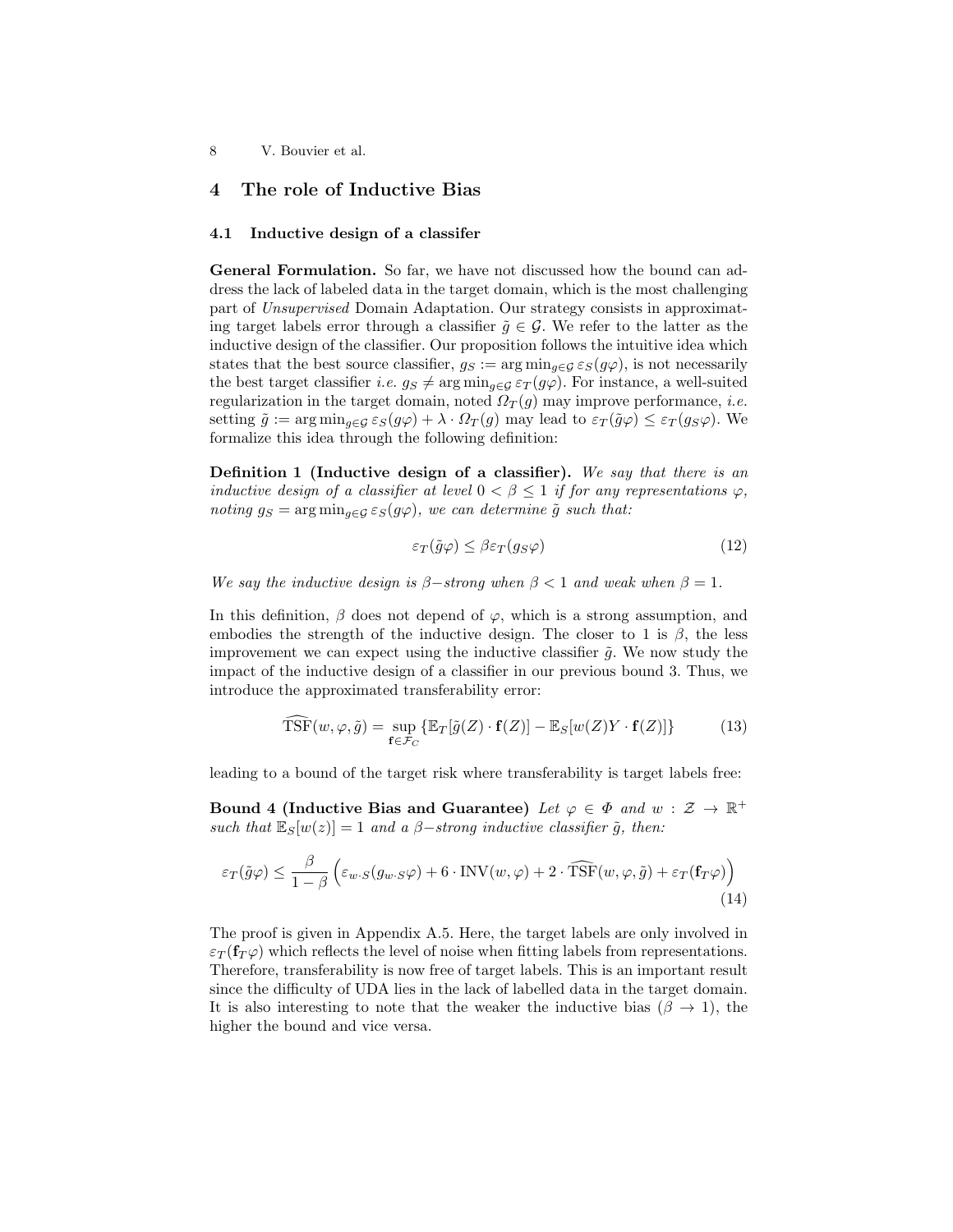The role of predicted labels. Predicted labels play an important role in UDA. In light of the inductive classifier, this means that  $\tilde{g}$  is simply set as  $g_S$ . This is a weak inductive design ( $\beta = 1$ ), thus, theoretical guarantee from bound 4 is not applicable. However, there is empirical evidence that showed that predicted labels help in UDA [18, 28]. It suggests that this inductive design may find some strength in the finite sample regime. A better understanding of this phenomenon is left for future work. In the rest of the paper, we study this weak inductive bias by establishing connections between  $\overline{\text{TSF}}(w, \varphi, g_S)$  and popular approaches of the literature.

Connections with Conditional Domain Adaptation Network. CDAN [28] aims to align the joint distribution  $(Y, Z)$  across domains, where  $\hat{Y} = g_S \varphi(X)$  are estimated labels. It is performed by exposing the tensor product to a discriminator. It leads to substantial empirical improvements compared to Domain Adversarial Neural Networks (DANN) [16]. We can observe that it is a similar objective to TSF( $w, \varphi, g_S$ ) in the particular case where  $w(z) = 1$ .

Connections with Minimal Entropy. MinEnt [18] states that an adapted classifier is confident in prediction on target samples. It suggests the regularization:  $\Omega_T(g) := H(\hat{Y}|Z) = \mathbb{E}_{Z \sim p_T}[-g(Z) \cdot \log g(Z)]$  where H is the entropy. If labels are smooth enough<sup>8</sup>, MinENT is a lower bound of transferability:  $\widehat{\text{TSF}}(w, \varphi, g_s) \ge$  $\eta (H_T(g_S\varphi) - \text{CE}_{w \cdot S}(Y, g_S\varphi))$  for some  $\eta > 0$  and  $\text{CE}_{w \cdot S}(g_S\varphi, Y)$  is the crossentropy between  $g_S\varphi$  and Y on  $w(z)p_S(z)$  (see Appendix A.6).

#### 4.2 Inductive design of weights

While the bounds introduced in the present work involve weights in the representation space, there is an abundant literature that builds weights in order to relax the domain invariance of representations. In this section, we study the effect of inductive design of  $w$  on representations. To conduct the analysis, we consider there is a non-linear transformation  $\psi$  from  $\mathcal Z$  to  $\mathcal Z'$  and we assume that weights are computed in Z', i.e. w is a function of  $z' := \psi(z) \in \mathcal{Z}'$ . We refer to this as inductive design of weights. For instance, in the particular case where  $\psi = g_S$ , weights are designed as  $w(\hat{y}) = p_T(\hat{Y} = \hat{y})/p_S(\hat{Y} = \hat{y})$  [10, 45] where  $\hat{Y} = g\varphi(X)$ . In [28], entropy conditioning is introduced by designing weights  $w(z') \propto 1 + e^{-z'}$ where  $z' = -\frac{1}{C} \sum_{1 \leq c \leq C} g_{S,c} \log(g_{S,c})$  is the predictions entropy. The inductive design of weights imposes invariance property on representations:

Proposition 5 (Inductive design of w and invariance). Let  $\psi : \mathcal{Z} \to \mathcal{Z}'$ such that  $\mathcal{F} \circ \psi \subset \mathcal{F}$  and  $\mathcal{F}_C \circ \psi \subset \mathcal{F}_C$ . Let  $w : \mathcal{Z}' \to \mathbb{R}^+$  such that  $\mathbb{E}_S[w(Z')] = 1$ and we note  $Z' := \psi(Z)$ . Then, INV $(w, \varphi) = \text{TSF}(w, \varphi) = 0$  if and only if:

$$
w(z') = \frac{p_T(z')}{p_S(z')} \quad \text{and} \quad p_S(z|z') = p_T(z|z')
$$
 (15)

while both  $\mathbf{f}_{S}^{\varphi} = \mathbf{f}_{T}^{\varphi}$  and  $\mathbf{f}_{S}^{\psi} = \mathbf{f}_{T}^{\psi}$ . The proof is given in Appendix A.7.

<sup>&</sup>lt;sup>8</sup> *i.e.* it exists  $\alpha$  such that  $\frac{\alpha}{C-1} \leq \mathbb{E}_S[\hat{Y}|Z] \leq 1 - \alpha$ .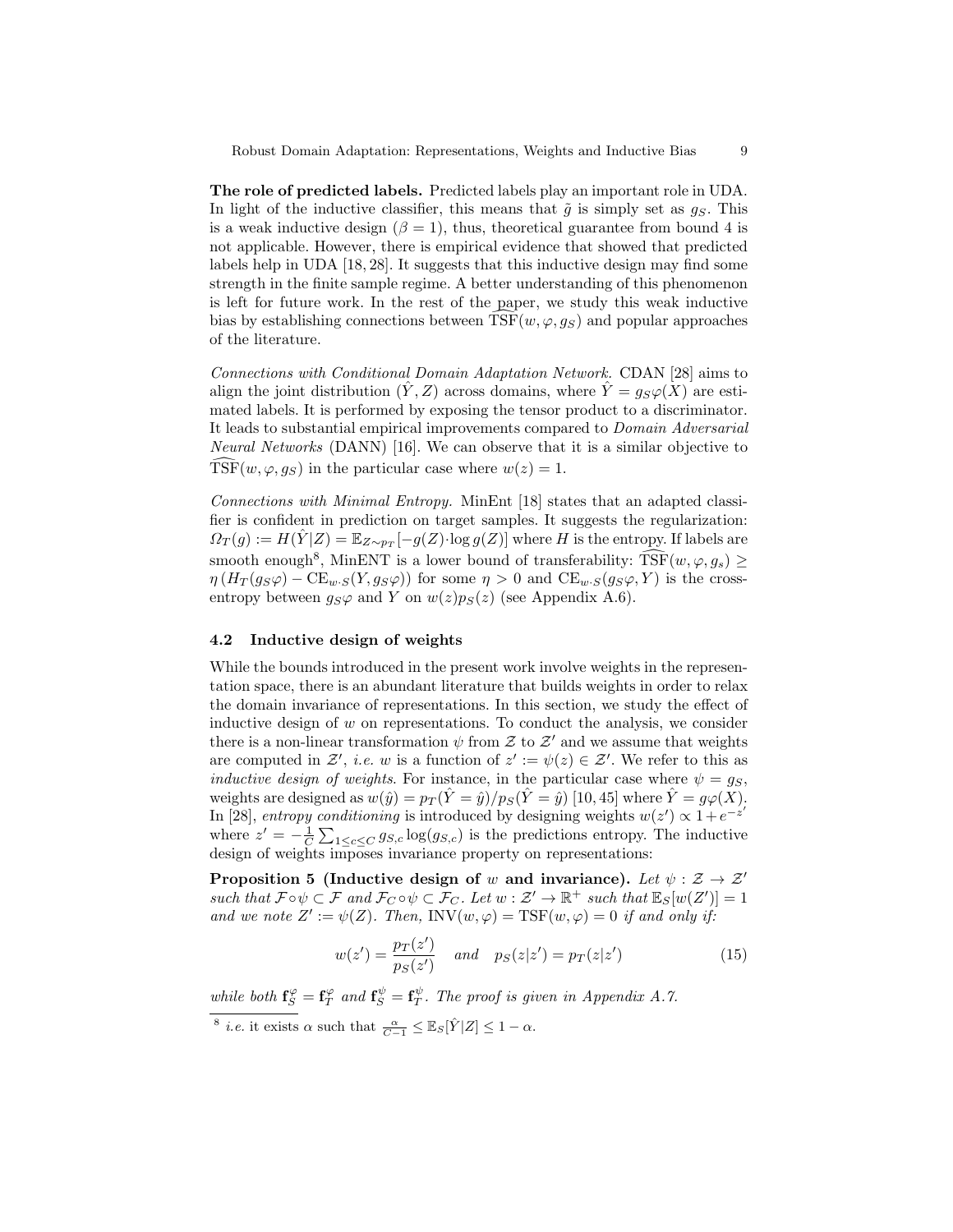This proposition shows that the design of  $w$  has a significant impact on the property of domain invariance of representations. Furthermore, both labelling functions are conserved. In the rest of the paper we focus on weighting in the representation space which consists in:

$$
w(z) = \frac{p_T(z)}{p_S(z)}\tag{16}
$$

Since it does not leverage any transformations of representations  $\psi$ , we refer to this approach as a weak inductive design of weights. It is worth noting this inductive design controls naturally the invariance error *i.e.* INV $(w, \varphi) = 0$ .

## 5 Towards Robust Domain Adaptation

#### 5.1 Overall strategy

In this section, we expose a new learning procedure which relies on weak inductive design of both weights and the classifier. This procedure focuses on the transferability error since the inductive design of weights naturally controls the invariance error. Our learning procedure is then a bi-level optimization problem:

$$
\begin{cases}\n\varphi^* = \arg\min_{\varphi \in \Phi} \ \varepsilon_{w(\varphi) \cdot S}(g_S \varphi) + \lambda \cdot \widehat{\text{TSF}}(w, \varphi, g_S) \\
\text{such that } w(\varphi) = \arg\min_{w} \text{INV}(w, \varphi)\n\end{cases}
$$
\n(RUDA)

where  $\lambda > 0$  is a trade-off parameter.

#### 5.2 Procedure

Two discriminators are involved here. The former is a domain discriminator d trained to map 1 for source representations and 0 for target representations by minimizing a domain adversarial loss:

$$
\mathcal{L}_{\rm INV}(\theta_d | \theta_{\varphi}) = \frac{1}{n_S} \sum_{i=1}^{n_S} -\log(d(z_{S,i})) + \frac{1}{n_T} \sum_{i=1}^{n_T} -\log(1 - d(z_{T,i})) \tag{17}
$$

where  $\theta_d$  and  $\theta_\varphi$  are respectively the parameters of d and  $\varphi$ , and  $n_S$  and  $n_T$  are respectively the number of samples in the source and target domains. Setting weights  $w_d(z) := (1 - d(z))/d(z)$  ensures that INV $(w, \varphi)$  is minimal. The latter, noted **d** maps representations to the label space  $[0, 1]^C$  in order to compute the transferability error. This is achieved by minimizing the following loss:

$$
\mathcal{L}_{\text{TSF}}(\theta_{\varphi}, \theta_{\mathbf{d}} | \theta_d, \theta_g) = \inf_{\mathbf{d}} \left\{ \frac{1}{n_S} \sum_{i=1}^{n_S} -w_d(z_{S,i}) g(z_{S,i}) \cdot \log(\mathbf{d}(z_{S,i})) + \frac{1}{n_T} \sum_{i=1}^{n_T} -g(z_{T,i}) \cdot \log(1 - \mathbf{d}(z_{T,i})) \right\}
$$
(18)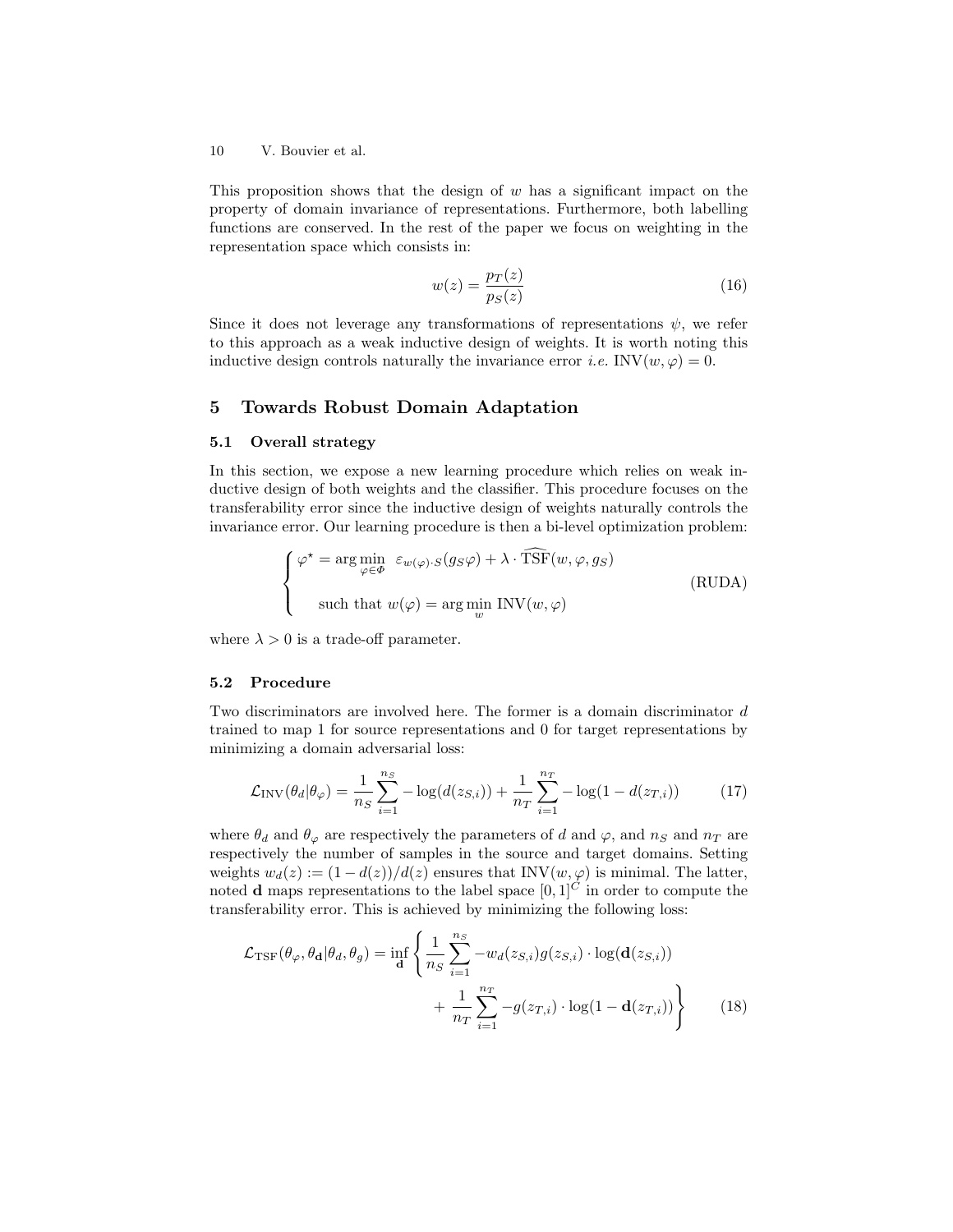where  $\theta_d$  and  $\theta_q$  are respectively parameters of d and g. Furthermore, we use the cross-entropy loss in the source weighted domain for learning  $\theta_g$ :

$$
\mathcal{L}_c(\theta_g, \theta_\varphi | \theta_d) = \frac{1}{n_S} \sum_{i=1}^{n_S} -w_d(z_{S,i}) y_{S,i} \cdot \log(g(z_{S,i})) \tag{19}
$$

Finally, the optimization is then expressed as follows:

$$
\begin{cases}\n\theta_{\varphi}^{\star} = \arg \min_{\theta_{\varphi}} \mathcal{L}_{c}(\theta_{g}, \theta_{\varphi} | \theta_{d}) + \lambda \cdot \mathcal{L}_{\text{TSF}}(\theta_{\varphi}, \theta_{\mathbf{d}} | \theta_{d}, \theta_{g}) \\
\theta_{g} = \arg \min_{\theta_{g}} \mathcal{L}_{c}(\theta_{g}, \theta_{\varphi} | \theta_{d}) \\
\theta_{d} = \arg \min_{\theta_{d}} \mathcal{L}_{\text{INV}}(\theta_{d} | \theta_{\varphi})\n\end{cases}
$$
\n(20)

Losses are minimized by stochastic gradient descent (SGD) where in practice  $\inf_d$ and  $\inf_{\mathbf d}$  are gradient reversal layers [16]. The trade-off parameter  $\lambda$  is pushed from 0 to 1 during training. We provide an implementation in Pytorch [36] based on [28]. The algorithm procedure is described in Appendix C.5.

## 6 Experiments

#### 6.1 Setup

Datasets. We investigate two digits datasets: MNIST and USPS transfer tasks MNIST to USPS (M $\rightarrow$ U) and USPS to MNIST (U $\rightarrow$ M). We used standard train / test split for training and evaluation. Office-31 is a dataset of images containing objects spread among 31 classes captured from different domains: Amazon, DSLR camera and a Webcam camera. DSLR and Webcam are very similar domains but images differ by their exposition and their quality.

Label shifted datasets. We stress-test our approach by investigating more challenging settings where the label distribution shifts strongly across domains. For the Digits dataset, we explore a wide variety of shifts by keeping only 5%, 10%, 15% and 20% of digits between 0 and 5 of the original dataset (refered as  $\% \times [0 \sim 5]$ . We have investigated the tasks U $\rightarrow$ M and M $\rightarrow$ U. For the Office-31 dataset, we explore the shift where the object spread in classes 16 to 31 are duplicated 5 times (refered as  $5 \times [16 \sim 31]$ ). Shifting distribution in the source domain rather than the target domain allows to better appreciate the drop in performances in the target domain compared to the case where the source domain is not shifted.

Comparison with the state-of-the art. For all tasks, we report results from DANN [16] and CDAN [28]. To study the effect of weights, we name our method RUDA when weights are set to 1, and  $\text{RUDA}_w$  when weights are used. For the nonshifted datasets, we also report CDAN+E as an other baseline. For the label shifted datasets, we report also IWAN [47], a variant of DANN which incorporates weights learned from a second discriminator, and  $CDAN_w$  which is  $CDAN$ where weights are added in the same setting than  $\text{RUDA}_w$ .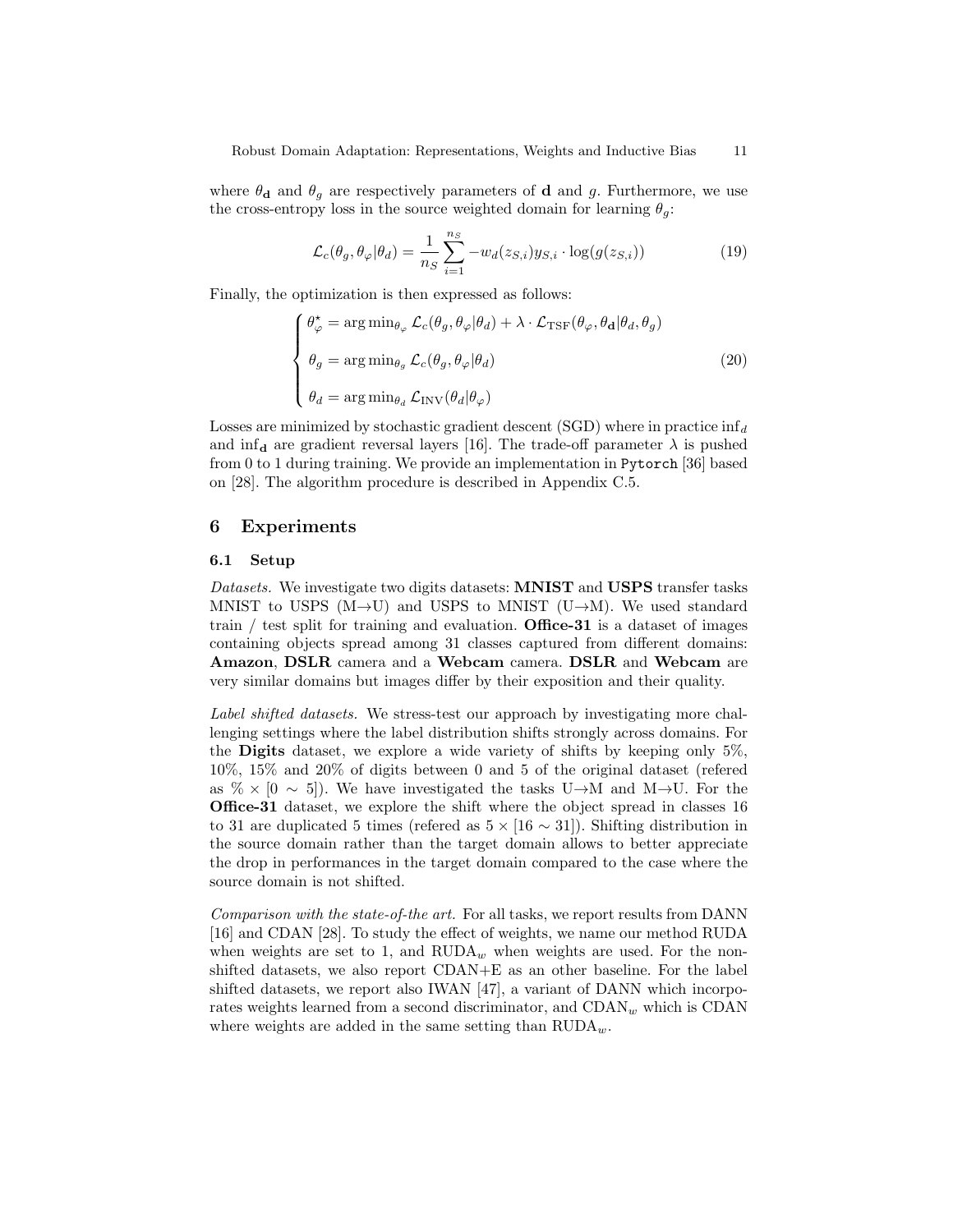Training details. Models are trained during 20.000 iterations of SGD. We report end of training accuracy in the target domain averaged on five random seeds. The model for the Office-31 dataset uses a pretrained ResNet-50 [21]. We used the same hyper-parameters than [28] which were selected by importance weighted cross-validation [42]. The trade-off parameters  $\lambda$  is smoothly pushed from 0 to 1 as detailed in [28]. To prevent from noisy weighting in early learning, we used weight relaxation: based on the sigmoid output of discriminator  $d(z) = \sigma(\tilde{d}(z))$ , we used  $d_{\tau}(z) = \sigma(\tilde{d}(z/\tau))$  and weights  $w(z) = (1 - d_{\tau}(z))/d_{\tau}(z)$ .  $\tau$  is decreased to 1 during training:  $\tau = \tau_{\min} + 2(\tau_{\max} - \tau_{\min})/(1 + \exp(-\alpha p))$  where  $\tau_{\max} =$  $5, \tau_{\min} = 1, p \in [0, 1]$  is the training progress. In all experiments,  $\alpha$  is set to 5 (except for  $5\% \times [0 \sim 5]$  where  $\alpha = 15$ , see Appendix C.3 for more details).

#### 6.2 Results

Unshifted datasets. On both **Office-31** (Table 1) and **Digits** (Table 2), RUDA performs similarly than CDAN. Simply performing the scalar product allows to achieve results obtained by multi-linear conditioning [28]. This presents a second advantage: when domains exhibit a large number of classes,  $e.g.$  in Office-Home<sup>9</sup>, our approach does not need to leverage a random layer. It is interesting to observe that we achieve performances close to CDAN+E on Office-31 while we do not use entropy conditioning. However, we observe a substantial drop in performance when adding weights, but still get results comparable with CDAN in Office-31. This is a deceiptive result since those datasets naturally exhibit label shift; one can expect to improve the baselines using weights. We did not observe this phenomenon on standard benchmarks.

|                       | Method            | $A \rightarrow W$                                                                                               | $W \rightarrow A$                                | $A \rightarrow D$ | $D \rightarrow A$             | $D \rightarrow W$                                                                                   | $W\rightarrow D$ | Avg  |
|-----------------------|-------------------|-----------------------------------------------------------------------------------------------------------------|--------------------------------------------------|-------------------|-------------------------------|-----------------------------------------------------------------------------------------------------|------------------|------|
| Standard              |                   | $ResNet-50  68.4 + 0.2 $                                                                                        | $60.7 + 0.3$                                     | $68.9 + 0.2$      | $62.5 + 0.3$                  | $96.7 \pm 0.1$                                                                                      | $99.3 \pm 0.1$   | 76.1 |
|                       | DANN              |                                                                                                                 |                                                  |                   |                               | $82.0 \pm 0.4$   67.4 $\pm$ 0.5   79.7 $\pm$ 0.4   68.2 $\pm$ 0.4   96.9 $\pm$ 0.2   99.1 $\pm$ 0.1 |                  | 82.2 |
|                       | <b>CDAN</b>       |                                                                                                                 |                                                  |                   |                               | $93.1 \pm 0.2$   68.0 $\pm$ 0.4   89.8 $\pm$ 0.3   70.1 $\pm$ 0.4   98.2 $\pm$ 0.2   100. $\pm$ 0.0 |                  | 86.6 |
|                       |                   | CDAN+E   94.1 ± 0.1   69.3 ± 0.4   92.9 ± 0.2   71.0 ± 0.3   98.6 ± 0.1   100. ± 0.0     87.7                   |                                                  |                   |                               |                                                                                                     |                  |      |
|                       | RUDA              | $  94.3 \pm 0.3 70.7 \pm 0.3 92.1 \pm 0.3 70.7 \pm 0.1 98.5 \pm 0.1 100. \pm 0.0$                               |                                                  |                   |                               |                                                                                                     |                  | 87.6 |
|                       | RUDA <sub>w</sub> |                                                                                                                 |                                                  |                   |                               | $92.0 \pm 0.3$ 67.9 $\pm$ 0.3 91.1 $\pm$ 0.3 70.2 $\pm$ 0.2 98.6 $\pm$ 0.1 100. $\pm$ 0.0           |                  | 86.6 |
| 31]<br>$\circ$        |                   | ResNet-50   72.4 $\pm$ 0.7   59.5 $\pm$ 0.1   79.0 $\pm$ 0.1   61.6 $\pm$ 0.3   97.8 $\pm$ 0.1   99.3 $\pm$ 0.1 |                                                  |                   |                               |                                                                                                     |                  | 78.3 |
|                       | DANN              |                                                                                                                 |                                                  |                   |                               | $67.5 \pm 0.1$   $52.1 \pm 0.8$   $69.7 \pm 0.0$   $51.5 \pm 0.1$   $89.9 \pm 0.1$   $75.9 \pm 0.2$ |                  | 67.8 |
|                       | <b>CDAN</b>       |                                                                                                                 | $82.5 \pm 0.4$   62.9 $\pm$ 0.6                  | $81.4 \pm 0.5$    |                               | $65.5 \pm 0.5$   98.5 $\pm$ 0.3                                                                     | $99.8 \pm 0.0$   | 81.6 |
|                       | <b>RUDA</b>       |                                                                                                                 | $85.4 \pm 0.8$ 66.7 $\pm$ 0.5                    | $81.3 \pm 0.3$    | $64.0 + 0.5$                  | $98.4 \pm 0.2$   $99.5 \pm 0.1$                                                                     |                  | 82.1 |
| 二                     | IWA N             |                                                                                                                 | $72.4 \pm 0.4$   54.8 $\pm$ 0.8   75.0 $\pm$ 0.3 |                   |                               | $54.8 \pm 1.3$   97.0 $\pm$ 0.0   95.8 $\pm$ 0.6                                                    |                  | 75.0 |
| $\times$<br><b>LC</b> | $CDAN_{w}$        | $81.5 \pm 0.5$                                                                                                  | 64.5 $\pm$ 0.4                                   |                   | $80.7 \pm 1.0$   65 $\pm$ 0.8 | $ 98.7 \pm 0.2 $ 99.9 $\pm$ 0.1                                                                     |                  | 81.8 |
|                       | RUDA <sub>w</sub> | $\parallel$ 87.4 $\pm$ 0.2 68.3 $\pm$ 0.3 82.9 $\pm$ 0.4 68.8 $\pm$ 0.2 98.7 $\pm$ 0.1 100. $\pm$ 0.0 83.8      |                                                  |                   |                               |                                                                                                     |                  |      |

Table 1: Accuracy  $(\%)$  on the **Office-31** dataset.

Label shifted datasets. We stress-tested our approach by applying strong label shifts to the datasets. First, we observe a drop in performance for all methods based on invariant representations compared with the situation without label

<sup>&</sup>lt;sup>9</sup> Results on **Office-Home** are given in Appendix.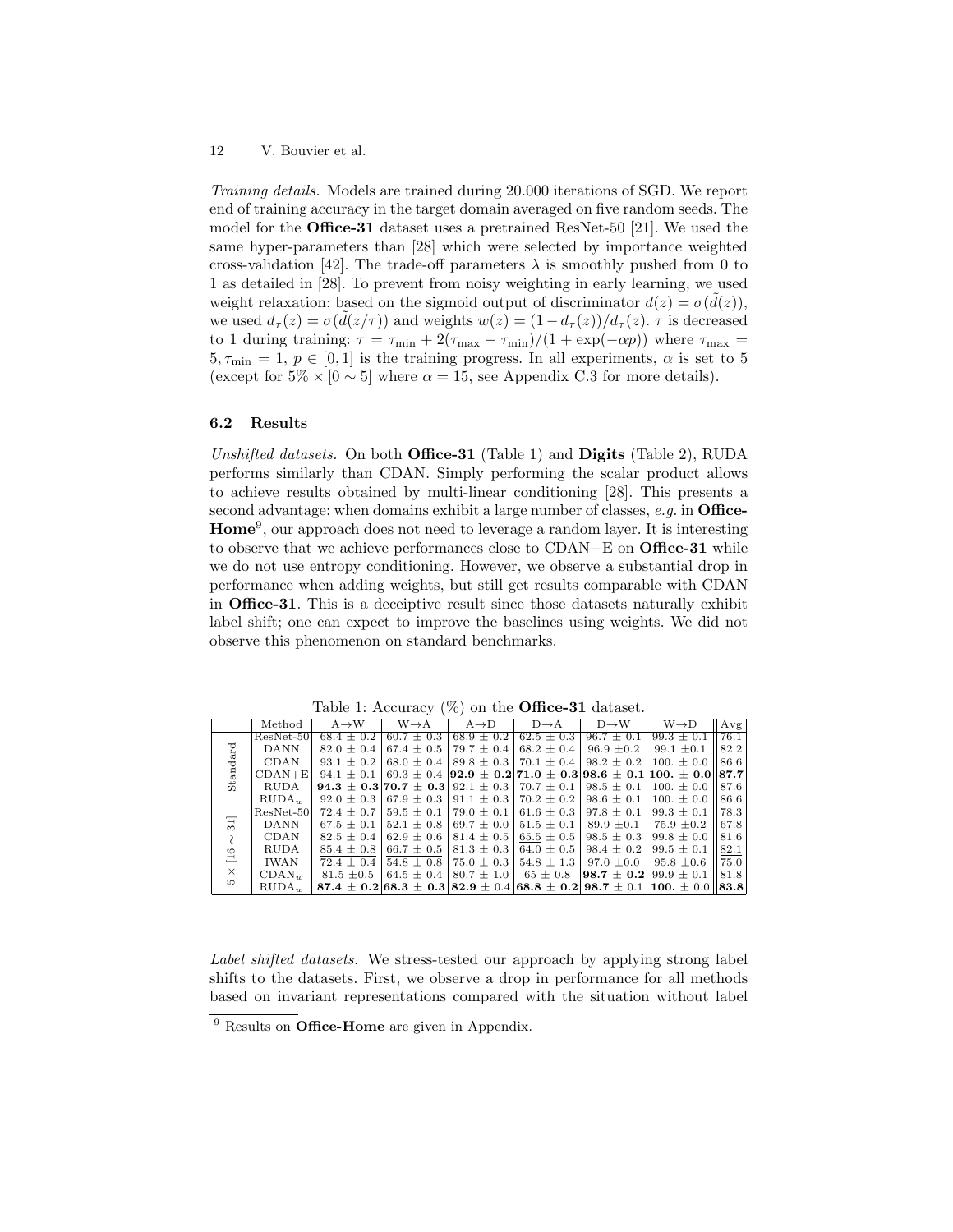shift. This is consistent with works that warn the pitfall of domain invariant representations in presence of label shift [24, 49]. RUDA and CDAN perform similarly even in this setting. It is interesting to note that the weights improve significantly RUDA results  $(+1.7\%$  on **Office-31** and  $+16.0\%$  on **Digits** both in average) while CDAN seems less impacted by them  $(+0.2\% \text{ on } \text{Office-31}$  and  $+10.0\%$  on **Digits** both in average).

| Method                               | $U \rightarrow M$                                                                                                                                                     | $M \rightarrow H$ |  |  |  |  |  |  |  |
|--------------------------------------|-----------------------------------------------------------------------------------------------------------------------------------------------------------------------|-------------------|--|--|--|--|--|--|--|
|                                      | Shift of $[0 \sim 5]$   5% 10% 15% 20% 100%   Avg   5% 10% 15% 20% 100%   Avg   Avg                                                                                   |                   |  |  |  |  |  |  |  |
| DANN                                 | $\frac{1}{41.7}$ 51.0 59.6 69.0 94.5 63.2 34.5 51.0 59.6 63.6 90.7 59.9 63.2                                                                                          |                   |  |  |  |  |  |  |  |
| <b>CDAN</b>                          | $\left 50.7\right 62.2\right 82.9\left 82.8\right 96.9\left 75.1\right \left 32.0\right 69.7\left 78.9\right 81.3\left 93.9\right \left 71.2\right \left 73.2\right $ |                   |  |  |  |  |  |  |  |
| RUDA                                 | $\ 44.4\ 58.4\ 80.0\ 84.0\ 95.5\ 72.5\ 34.9\ 59.0\ 76.1\ 78.8\ 93.3\ 68.4\ 70.5\ $                                                                                    |                   |  |  |  |  |  |  |  |
| IWAN                                 | $\parallel$ 73.7 74.4 78.4 77.5 95.7 79.9 $\parallel$ 72.2 82.0 84.3 86.0 92.0 83.3 $\parallel$ 81.6                                                                  |                   |  |  |  |  |  |  |  |
| $CDAN_w$                             | $\parallel$ 68.3 78.8 84.9 88.4 96.6 83.4 $\parallel$ 69.4 80.0 83.5 87.8 93.7   82.9    83.2                                                                         |                   |  |  |  |  |  |  |  |
| $\mathbb{R}$ UDA <sub><i>m</i></sub> | $\left\  78.7 \ \t82.8 \ \t86.0 \ \t86.9 \ \t93.9 \ \t\  85.7 \right\  78.7 \ \t87.9 \ \t88.2 \ \t89.3 \ \t92.5 \ \t\  87.3 \t\  86.5 \t\ $                           |                   |  |  |  |  |  |  |  |

Table 2: Accuracy  $(\%)$  on the **Digits** dataset.

Should we use weights? To observe a significant benefit of weights, we had to explore situations with strong label shift e.g. 5% and  $10\% \times [0 \sim 5]$  for the **Digits** dataset. Apart from this cases, weights bring small gain (e.g.  $+1.7\%$  on Office-31 for RUDA) or even degrade marginally adaptation. Understanding why RUDA and CDAN are able to address small label shift, without weights, is of great interest for the development of more robust UDA.

## 7 Related work

This paper makes several contributions, both in terms of theory and algorithm. Concerning theory, our bound provides a risk suitable for domain adversarial learning with weighting strategies. Existing theories for non-overlapping supports [4, 33, 6, 7] and importance sampling [13, 37] do not explore the role of representations neither the aspect of adversarial learning. In [5], analysis of representation is conducted and connections with our work is discussed in the paper. The work [23] is close to ours and introduces a distance which measures support overlap between source and target distributions under covariate shift. Our analysis does not rely on such assumption, its range of application is broader.

Concerning algorithms, the covariate shift adaptation has been well-studied in the literature [22, 20, 43, 42]. Importance sampling to address label shift has also been investigated [41], notably with kernel mean matching [48, 15] and Optimal Transport [38]. Recently, a scheme for estimating labels distribution ratio with consistency guarantee has been proposed [25]. Learning domain invariant representations has also been investigated in the fold of [16, 27] and mainly differs by the metric chosen for comparing distribution of representations. For instance, metrics are domain adversarial (Jensen divergence) [16, 28], IPM based such as MMD [29, 27, 30, 31] or Wasserstein [8, 39]. Our work provides a new theoretical support for these methods since our analysis is valid for any IPM.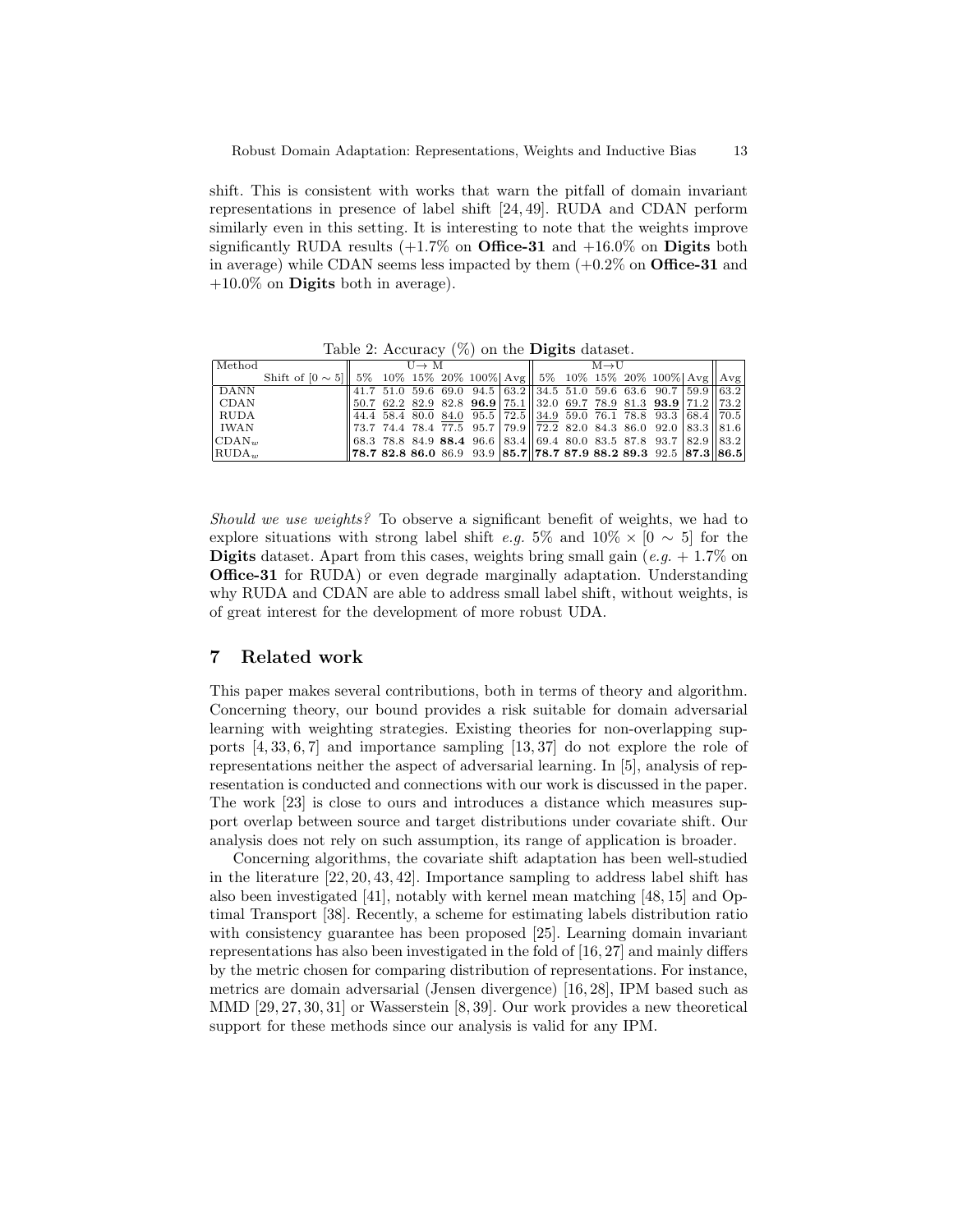Using both weights and representations is also an active topic, namely for Partial Domain Adaptation (PADA) [11], when target classes are strict subset of the source classes, or Universal Domain Adaptation [46], when new classes may appear in the target domain. [11] uses an heuristic based on predicted labels for re-weighting representations. However, it assumes they have a good classifier at first in order to obtain cycle consistent weights. [47] uses a second discriminator for learning weights, which is similar to [10]. Applying our framework to Partial DA and Universal DA is an interesting future direction. Our work shares strong connections<sup>10</sup> with [12] which uses consistent estimation of true labels distribution from [25]. We suggest a very similar empirical evaluation and we also investigate the effect of weights on CDAN loss [28] with different conclusions. All these works rely on an assumption at some level, e.g. Generalized Label Shift in [12], when designing weighting strategies. Our discussion on the role of inductive design of weights may provide a new theoretical support for these approaches.

## 8 Conclusion

The present work introduces a new bound of the target risk which unifies weights and representations in UDA. We conduct a theoretical analysis of the role of inductive bias when designing both weights and the classifier. In light of this analysis, we propose a new learning procedure which leverages two weak inductive bias respectively on weights and the classifier. To the best of our knowledge, this procedure is original while being close to straightforward hybridization of existing methods. We illustrate its effectiveness on two benchmarks. The empirical analysis shows that weak inductive bias can make adaptation more robust even when stressed by strong label shift between source and target domains. This work leaves room for in-depth study of stronger inductive bias by providing both theoretical and empirical foundations.

## Acknowledgements

Victor Bouvier is funded by Sidetrade and ANRT (France) through a CIFRE collaboration with CentraleSupélec. Philippe Very and Clément Chastagnol were funded by Sidetrade at the time of this work. This work was performed using HPC resources from the "Mésocentre" computing center of CentraleSupélec and École Normale Supérieure Paris-Saclay supported by CNRS and Région Île-de-France (http://mesocentre.centralesupelec.fr/)

## References

1. Amodei, D., Olah, C., Steinhardt, J., Christiano, P., Schulman, J., Man´e, D.: Concrete problems in ai safety. arXiv preprint arXiv:1606.06565 (2016)

<sup>10</sup> Authors were not aware of this work during the elaboration of this paper.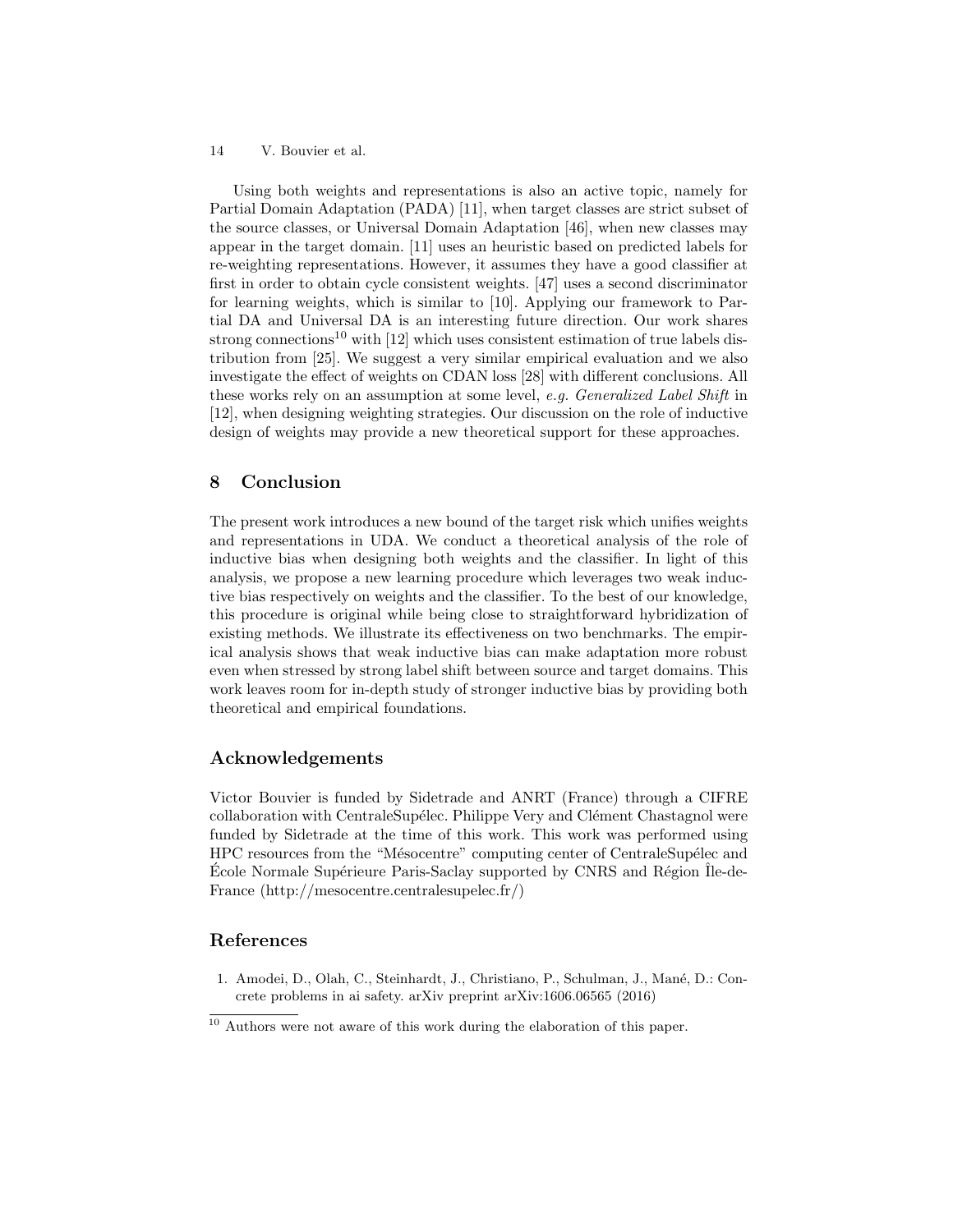Robust Domain Adaptation: Representations, Weights and Inductive Bias 15

- 2. Arjovsky, M., Bottou, L., Gulrajani, I., Lopez-Paz, D.: Invariant risk minimization. arXiv preprint arXiv:1907.02893 (2019)
- 3. Beery, S., Van Horn, G., Perona, P.: Recognition in terra incognita. In: Proceedings of the European Conference on Computer Vision (ECCV). pp. 456–473 (2018)
- 4. Ben-David, S., Blitzer, J., Crammer, K., Kulesza, A., Pereira, F., Vaughan, J.W.: A theory of learning from different domains. Machine learning 79(1-2), 151–175 (2010)
- 5. Ben-David, S., Blitzer, J., Crammer, K., Pereira, F.: Analysis of representations for domain adaptation. In: Advances in neural information processing systems. pp. 137–144 (2007)
- 6. Ben-David, S., Lu, T., Luu, T., Pál, D.: Impossibility theorems for domain adaptation. In: International Conference on Artificial Intelligence and Statistics. pp. 129–136 (2010)
- 7. Ben-David, S., Urner, R.: Domain adaptation–can quantity compensate for quality? Annals of Mathematics and Artificial Intelligence 70(3), 185–202 (2014)
- 8. Bhushan Damodaran, B., Kellenberger, B., Flamary, R., Tuia, D., Courty, N.: Deepjdot: Deep joint distribution optimal transport for unsupervised domain adaptation. In: Proceedings of the European Conference on Computer Vision (ECCV). pp. 447–463 (2018)
- 9. Bottou, L., Arjovsky, M., Lopez-Paz, D., Oquab, M.: Geometrical insights for implicit generative modeling. In: Braverman Readings in Machine Learning. Key Ideas from Inception to Current State, pp. 229–268. Springer (2018)
- 10. Cao, Y., Long, M., Wang, J.: Unsupervised domain adaptation with distribution matching machines. In: Thirty-Second AAAI Conference on Artificial Intelligence (2018)
- 11. Cao, Z., Ma, L., Long, M., Wang, J.: Partial adversarial domain adaptation. In: Proceedings of the European Conference on Computer Vision (ECCV). pp. 135– 150 (2018)
- 12. Combes, R.T.d., Zhao, H., Wang, Y.X., Gordon, G.: Domain adaptation with conditional distribution matching and generalized label shift. arXiv preprint arXiv:2003.04475 (2020)
- 13. Cortes, C., Mansour, Y., Mohri, M.: Learning bounds for importance weighting. In: Advances in neural information processing systems. pp. 442–450 (2010)
- 14. D'Amour, A., Ding, P., Feller, A., Lei, L., Sekhon, J.: Overlap in observational studies with high-dimensional covariates. arXiv preprint arXiv:1711.02582 (2017)
- 15. Du Plessis, M.C., Sugiyama, M.: Semi-supervised learning of class balance under class-prior change by distribution matching. Neural Networks 50, 110–119 (2014)
- 16. Ganin, Y., Lempitsky, V.: Unsupervised domain adaptation by backpropagation. In: International Conference on Machine Learning. pp. 1180–1189 (2015)
- 17. Geva, M., Goldberg, Y., Berant, J.: Are we modeling the task or the annotator? an investigation of annotator bias in natural language understanding datasets. arXiv preprint arXiv:1908.07898 (2019)
- 18. Grandvalet, Y., Bengio, Y.: Semi-supervised learning by entropy minimization. In: Advances in neural information processing systems. pp. 529–536 (2005)
- 19. Gretton, A., Borgwardt, K.M., Rasch, M.J., Schölkopf, B., Smola, A.: A kernel two-sample test. Journal of Machine Learning Research 13(Mar), 723–773 (2012)
- 20. Gretton, A., Smola, A., Huang, J., Schmittfull, M., Borgwardt, K., Schölkopf, B.: Covariate shift by kernel mean matching. Dataset shift in machine learning  $3(4)$ , 5 (2009)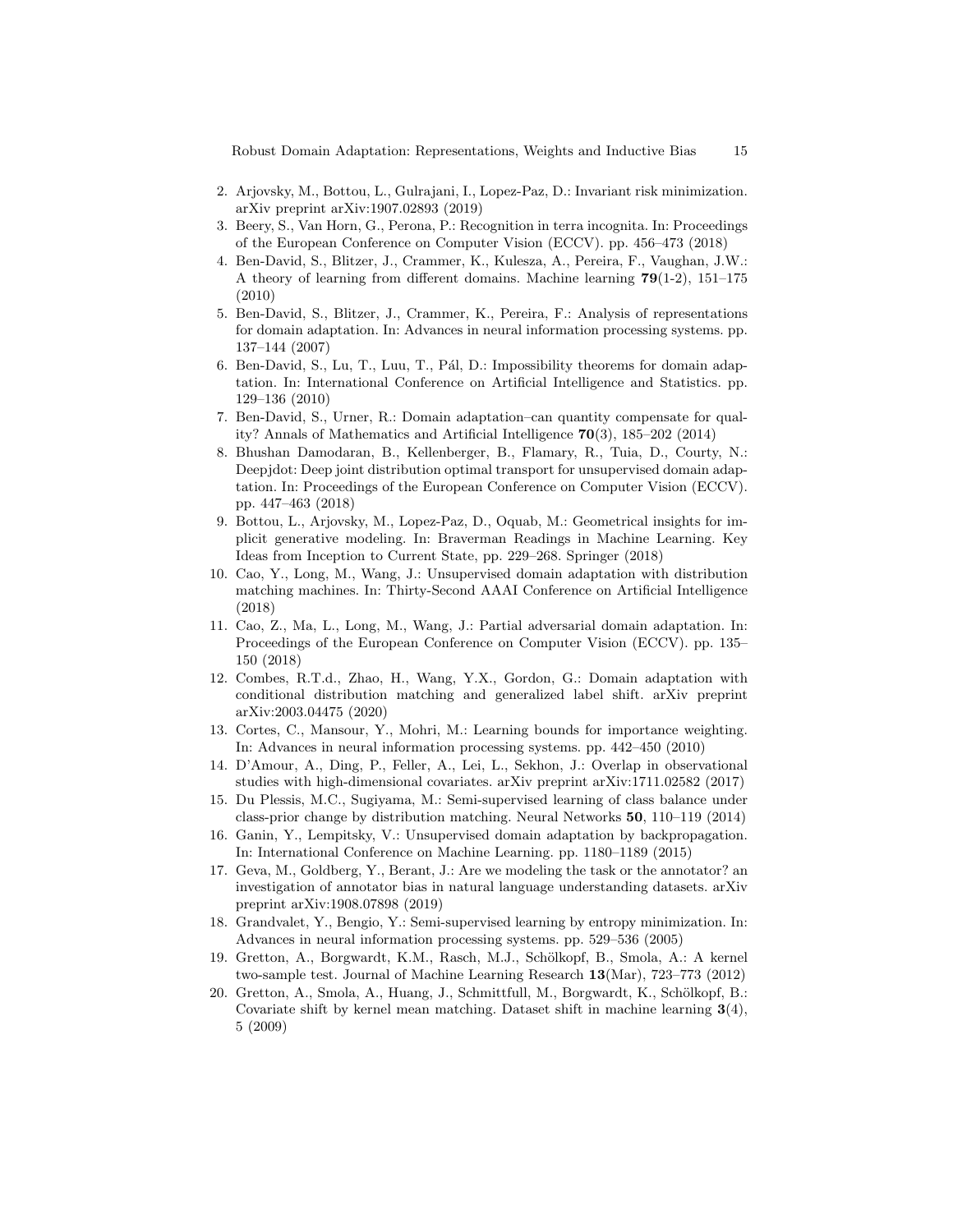- 16 V. Bouvier et al.
- 21. He, K., Zhang, X., Ren, S., Sun, J.: Deep residual learning for image recognition. In: Proceedings of the IEEE conference on computer vision and pattern recognition. pp. 770–778 (2016)
- 22. Huang, J., Gretton, A., Borgwardt, K., Schölkopf, B., Smola, A.J.: Correcting sample selection bias by unlabeled data. In: Advances in neural information processing systems. pp. 601–608 (2007)
- 23. Johansson, F., Sontag, D., Ranganath, R.: Support and invertibility in domaininvariant representations. In: The 22nd International Conference on Artificial Intelligence and Statistics. pp. 527–536 (2019)
- 24. Johansson, F.D., Kallus, N., Shalit, U., Sontag, D.: Learning weighted representations for generalization across designs. arXiv preprint arXiv:1802.08598 (2018)
- 25. Lipton, Z.C., Wang, Y.X., Smola, A.: Detecting and correcting for label shift with black box predictors. arXiv preprint arXiv:1802.03916 (2018)
- 26. Liu, H., Long, M., Wang, J., Jordan, M.: Transferable adversarial training: A general approach to adapting deep classifiers. In: International Conference on Machine Learning. pp. 4013–4022 (2019)
- 27. Long, M., Cao, Y., Wang, J., Jordan, M.I.: Learning transferable features with deep adaptation networks. In: Proceedings of the 32nd International Conference on International Conference on Machine Learning-Volume 37. pp. 97–105. JMLR. org (2015)
- 28. Long, M., Cao, Z., Wang, J., Jordan, M.I.: Conditional adversarial domain adaptation. In: Advances in Neural Information Processing Systems. pp. 1640–1650 (2018)
- 29. Long, M., Wang, J., Ding, G., Sun, J., Yu, P.S.: Transfer joint matching for unsupervised domain adaptation. In: Proceedings of the IEEE conference on computer vision and pattern recognition. pp. 1410–1417 (2014)
- 30. Long, M., Zhu, H., Wang, J., Jordan, M.I.: Unsupervised domain adaptation with residual transfer networks. In: Advances in Neural Information Processing Systems. pp. 136–144 (2016)
- 31. Long, M., Zhu, H., Wang, J., Jordan, M.I.: Deep transfer learning with joint adaptation networks. In: Proceedings of the 34th International Conference on Machine Learning-Volume 70. pp. 2208–2217. JMLR. org (2017)
- 32. Maaten, L.v.d., Hinton, G.: Visualizing data using t-sne. Journal of machine learning research 9(Nov), 2579–2605 (2008)
- 33. Mansour, Y., Mohri, M., Rostamizadeh, A.: Domain adaptation: Learning bounds and algorithms. In: 22nd Conference on Learning Theory, COLT 2009 (2009)
- 34. Marcus, G.: The next decade in ai: Four steps towards robust artificial intelligence. arXiv preprint arXiv:2002.06177 (2020)
- 35. Pan, S.J., Yang, Q.: A survey on transfer learning. IEEE Transactions on knowledge and data engineering 22(10), 1345–1359 (2009)
- 36. Paszke, A., Gross, S., Massa, F., Lerer, A., Bradbury, J., Chanan, G., Killeen, T., Lin, Z., Gimelshein, N., Antiga, L., et al.: Pytorch: An imperative style, highperformance deep learning library. In: Advances in Neural Information Processing Systems. pp. 8024–8035 (2019)
- 37. Quionero-Candela, J., Sugiyama, M., Schwaighofer, A., Lawrence, N.D.: Dataset shift in machine learning. The MIT Press (2009)
- 38. Redko, I., Courty, N., Flamary, R., Tuia, D.: Optimal transport for multi-source domain adaptation under target shift. arXiv preprint arXiv:1803.04899 (2018)
- 39. Shen, J., Qu, Y., Zhang, W., Yu, Y.: Wasserstein distance guided representation learning for domain adaptation. In: Thirty-Second AAAI Conference on Artificial Intelligence (2018)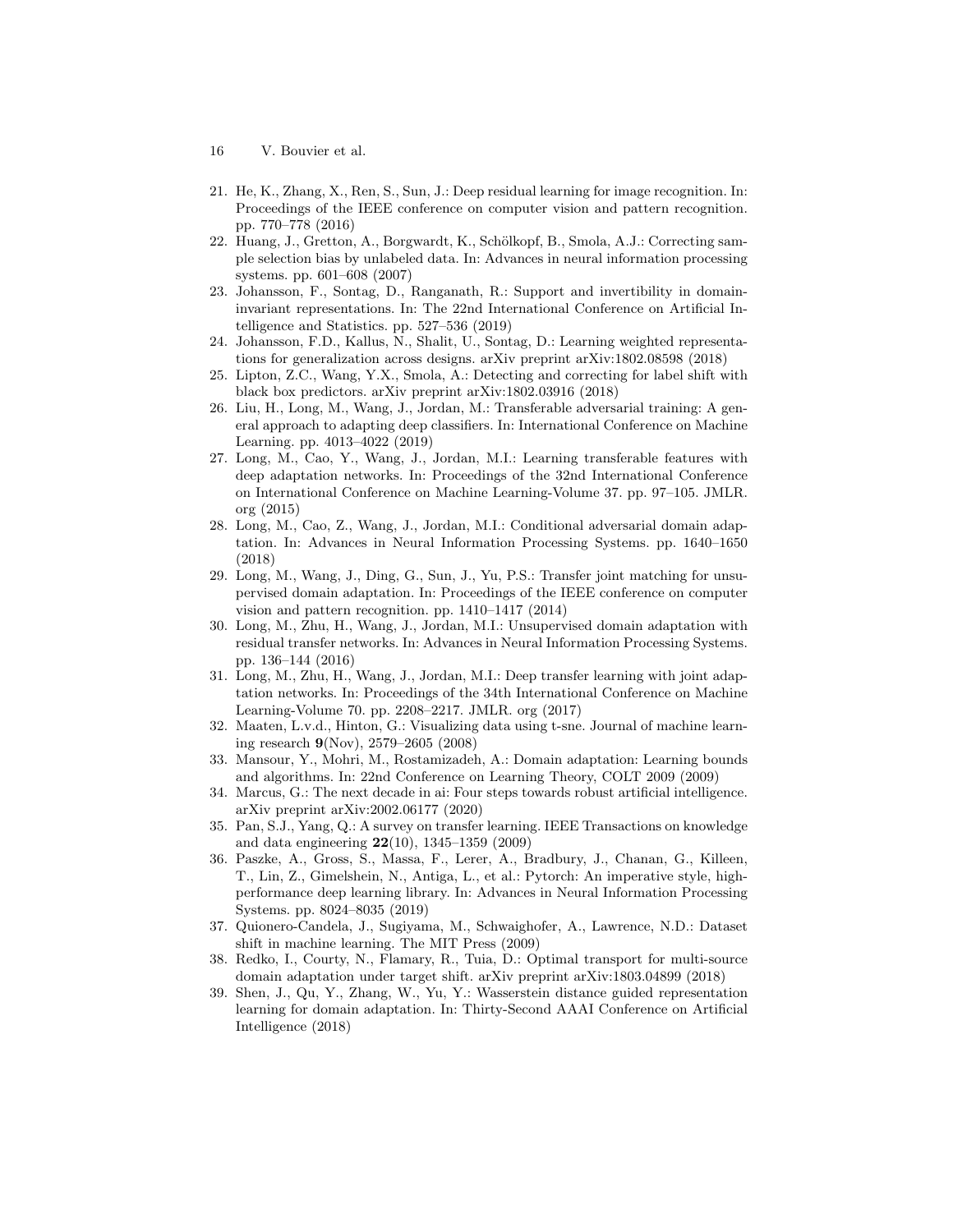Robust Domain Adaptation: Representations, Weights and Inductive Bias 17

- 40. Shimodaira, H.: Improving predictive inference under covariate shift by weighting the log-likelihood function. Journal of statistical planning and inference  $90(2)$ , 227–244 (2000)
- 41. Storkey, A.: When training and test sets are different: characterizing learning transfer. Dataset shift in machine learning pp. 3–28 (2009)
- 42. Sugiyama, M., Krauledat, M., MÞller, K.R.: Covariate shift adaptation by importance weighted cross validation. Journal of Machine Learning Research 8(May), 985–1005 (2007)
- 43. Sugiyama, M., Nakajima, S., Kashima, H., Buenau, P.V., Kawanabe, M.: Direct importance estimation with model selection and its application to covariate shift adaptation. In: Advances in neural information processing systems. pp. 1433–1440 (2008)
- 44. Wu, Y., Winston, E., Kaushik, D., Lipton, Z.: Domain adaptation with asymmetrically-relaxed distribution alignment. In: International Conference on Machine Learning. pp. 6872–6881 (2019)
- 45. Yan, H., Ding, Y., Li, P., Wang, Q., Xu, Y., Zuo, W.: Mind the class weight bias: Weighted maximum mean discrepancy for unsupervised domain adaptation. In: Proceedings of the IEEE Conference on Computer Vision and Pattern Recognition. pp. 2272–2281 (2017)
- 46. You, K., Long, M., Cao, Z., Wang, J., Jordan, M.I.: Universal domain adaptation. In: Proceedings of the IEEE Conference on Computer Vision and Pattern Recognition. pp. 2720–2729 (2019)
- 47. Zhang, J., Ding, Z., Li, W., Ogunbona, P.: Importance weighted adversarial nets for partial domain adaptation. In: Proceedings of the IEEE Conference on Computer Vision and Pattern Recognition. pp. 8156–8164 (2018)
- 48. Zhang, K., Schölkopf, B., Muandet, K., Wang, Z.: Domain adaptation under target and conditional shift. In: International Conference on Machine Learning. pp. 819– 827 (2013)
- 49. Zhao, H., Des Combes, R.T., Zhang, K., Gordon, G.: On learning invariant representations for domain adaptation. In: International Conference on Machine Learning. pp. 7523–7532 (2019)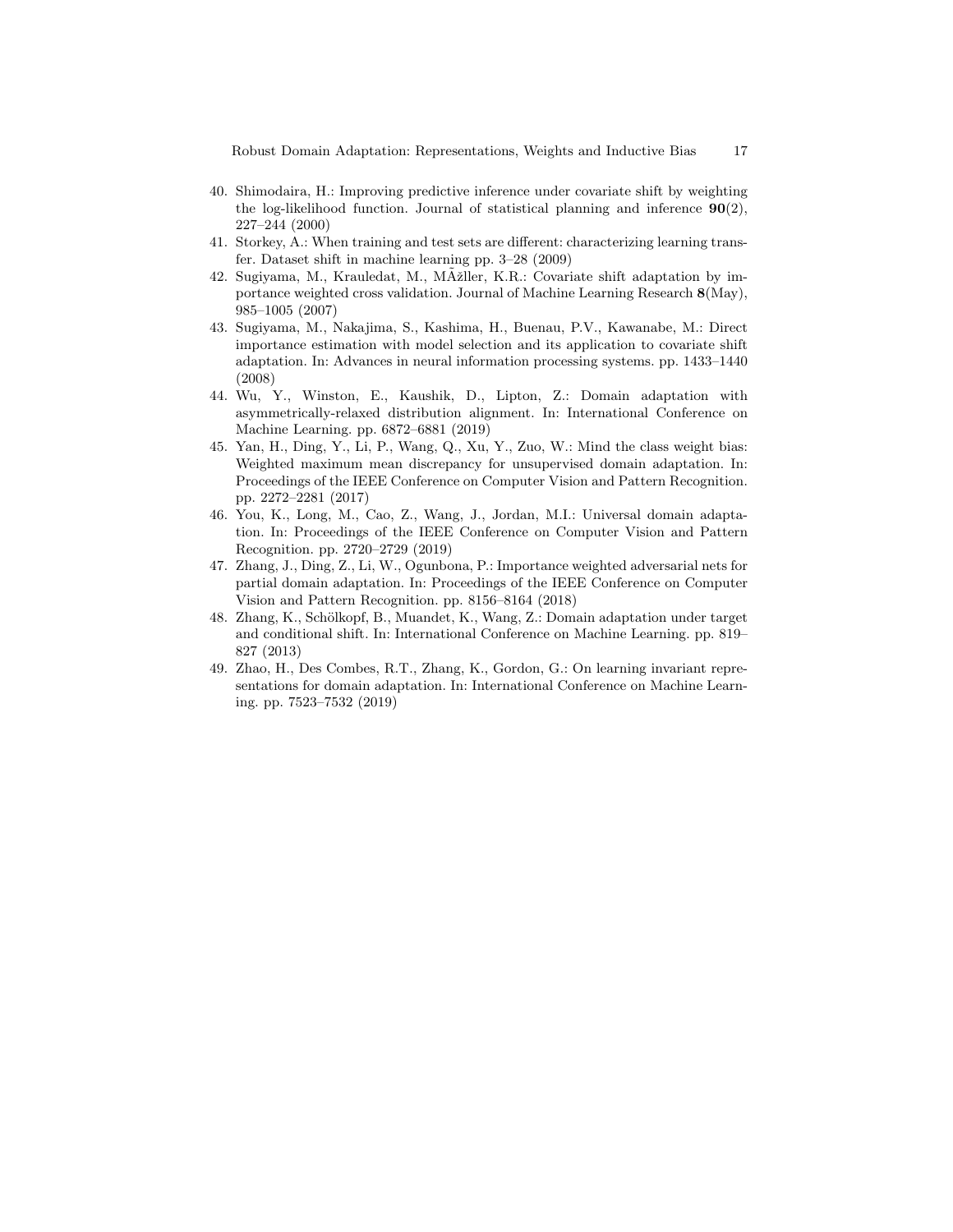## A Proofs

We provide full proof of bounds and propositions presented in the paper.

## A.1 Proof of bound 2

We give a proof of bound 2 which states:

$$
\varepsilon_T(g\varphi) \le \varepsilon_S(g\varphi) + 6 \cdot \text{INV}(\varphi) + 2 \cdot \text{TSF}(\varphi) + \varepsilon_T(\mathbf{f}_T\varphi)
$$
(21)

First, we prove the following lemma:

Bound 5 (Revisit of theorem 1)  $\forall g \in \mathcal{G}$ :

$$
\varepsilon_T(g\varphi) \le \varepsilon_S(g\varphi) + d_{\mathcal{F}_C}(\varphi) + \varepsilon_T(\mathbf{f}_S\varphi, \mathbf{f}_T\varphi) + \varepsilon_T(\mathbf{f}_T\varphi)
$$
(22)

Proof. This is simply obtained using triangular inequalites:

$$
\varepsilon_T(g\varphi) \leq \varepsilon_T(\mathbf{f}_T\varphi) + \varepsilon_T(g\varphi, \mathbf{f}_T\varphi)
$$
  

$$
\leq \varepsilon_T(\mathbf{f}_T\varphi) + \varepsilon_T(g\varphi, \mathbf{f}_S\varphi) + \varepsilon_T(\mathbf{f}_S\varphi, \mathbf{f}_T\varphi)
$$

Now using (A3)  $(f_S \in \mathcal{F}_C)$ :

$$
|\varepsilon_T(g\varphi, \mathbf{f}_S\varphi) - \varepsilon_S(g\varphi, \mathbf{f}_S\varphi)| \le \sup_{\mathbf{f} \in \mathcal{F}_C} |\varepsilon_T(g\varphi, \mathbf{f}\varphi) - \varepsilon_S(g\varphi, \mathbf{f}\varphi)| = d_{\mathcal{F}_C}(\varphi) \quad (23)
$$

which shows that:  $\varepsilon_T(g\varphi) \leq \varepsilon_S(g\varphi, \mathbf{f}_S) + d_{\mathcal{F}_C}(\varphi) + \varepsilon_T(\mathbf{f}_S\varphi, \mathbf{f}_T\varphi) + \varepsilon_T(\mathbf{f}_T\varphi)$  and we use the property of conditional expectation  $\varepsilon_S(g\varphi, \mathbf{f}_S\varphi) \leq \varepsilon_S(g\varphi)$ .  $\Box$ 

Second, we bound  $d_{\mathcal{F}_C}(\varphi)$ .

**Proposition 6.**  $d_{\mathcal{F}_C}(\varphi) \leq 4 \cdot \text{INV}(\varphi)$ .

*Proof.* We remind that  $d_{\mathcal{F}_C}(\varphi) = \sup_{\mathbf{f}, \mathbf{f}' \in \mathcal{F}_C} |\mathbb{E}_S[||\mathbf{f}\varphi(X) - \mathbf{f}'\varphi(X)||^2] - \mathbb{E}_T[||\mathbf{f}\varphi(X) - \mathbf{f}'\varphi(X)||^2]$  $\mathbf{f}'\varphi(X)||^2$ . Since (A1) ensures  $\mathbf{f}' \in \mathcal{F}_C$ ,  $-\mathbf{f}' \in \mathcal{F}_C$ , then  $\frac{1}{2}(\mathbf{f} - \mathbf{f}') = \mathbf{f}'' \in \mathcal{F}_C$ and finally  $d_{\mathcal{F}_C}(\varphi) \leq 4 \sup_{\mathbf{f}'' \in \mathcal{F}_C} |\mathbb{E}_S[||\mathbf{f}''\varphi||^2] - \mathbb{E}_T[||\mathbf{f}''\varphi||^2].$  Furthermore, (A2) ensures that  ${\{||f''\varphi||^2\}} \subset {\{f\varphi, f \in \mathcal{F}\}}$  which leads finally to the announced result.  $\square$ 

Third, we bound  $\varepsilon_T(\mathbf{f}_S\varphi, \mathbf{f}_T\varphi)$ .

**Proposition 7.**  $\varepsilon_T(f_S\varphi, f_T\varphi) \leq 2 \cdot \text{INV}(\varphi) + 2 \cdot \text{TSF}(\varphi)$ .

*Proof.* We note  $\Delta = \mathbf{f}_T - \mathbf{f}_S$  and we omit  $\varphi$  for the ease of reading

$$
\varepsilon_T(\mathbf{f}_S, \mathbf{f}_T) = \mathbb{E}_T[||\Delta||^2]
$$
  
=  $\mathbb{E}_T[\mathbf{f}_T \cdot \Delta] - \mathbb{E}_T[\mathbf{f}_S \cdot \Delta]$   
=  $(\mathbb{E}_T[\mathbf{f}_T \cdot \Delta] - \mathbb{E}_S[\mathbf{f}_S \cdot \Delta]) + (\mathbb{E}_S[\mathbf{f}_S \cdot \Delta] - \mathbb{E}_T[\mathbf{f}_S \cdot \Delta])$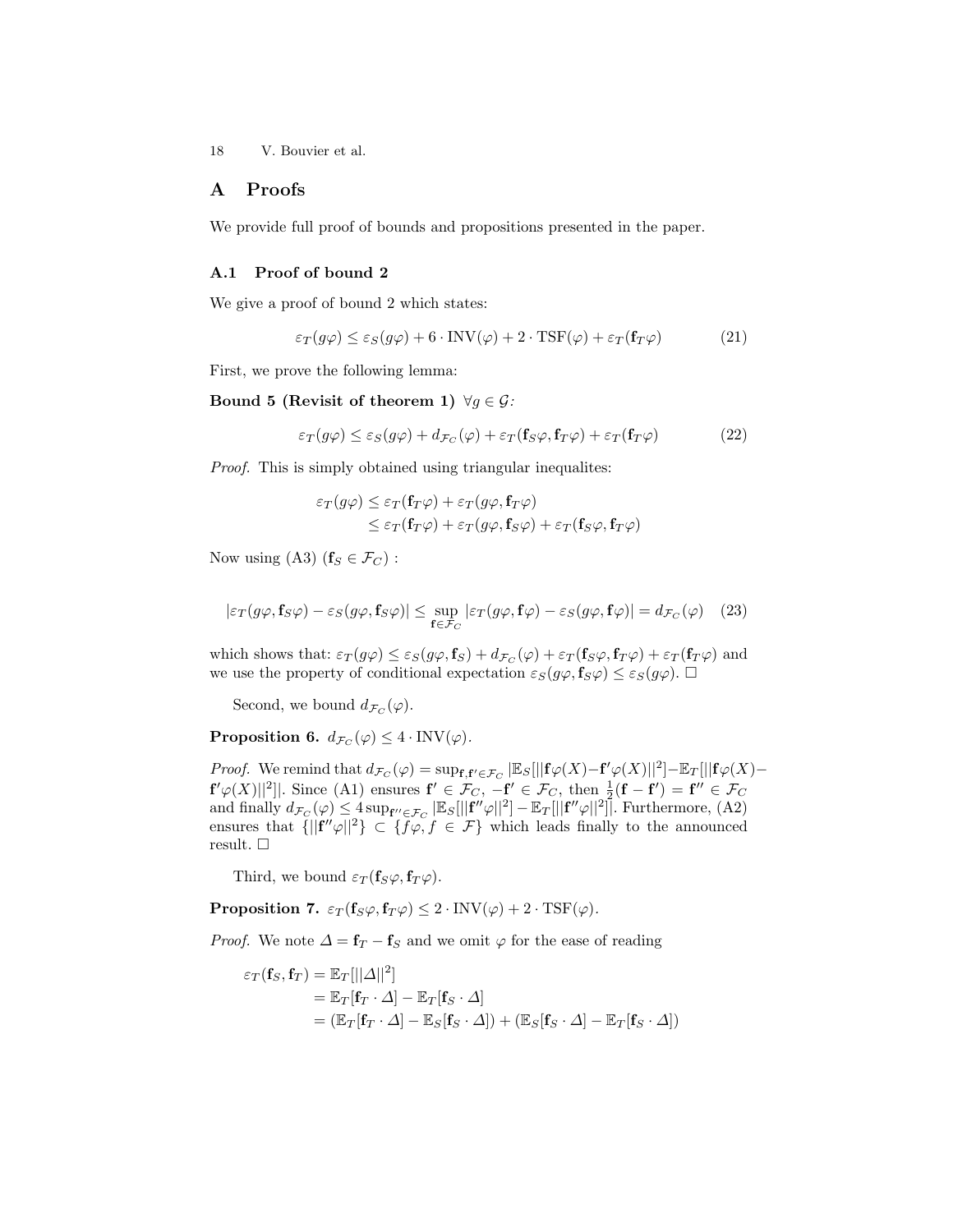Since  $f_T$  does not intervene in  $\mathbb{E}_S[f_S \cdot \Delta] - \mathbb{E}_T[f_S \cdot \Delta]$ , we show this term behaves similarly than  $INV(\varphi)$ . First,

$$
\mathbb{E}_{S}[\mathbf{f}_{S} \cdot \Delta] - \mathbb{E}_{T}[\mathbf{f}_{S} \cdot \Delta] \le 2 \sup_{\mathbf{f} \in \mathcal{F}_{C}} \mathbb{E}_{S}[\mathbf{f}_{S} \cdot \mathbf{f}] - \mathbb{E}_{T}[\mathbf{f}_{S} \cdot \mathbf{f}] \qquad (\text{Using (A1)})
$$

$$
\leq 2 \sup_{\mathbf{f}, \mathbf{f}' \in \mathcal{F}_C} \mathbb{E}_S[\mathbf{f}' \cdot \mathbf{f}] - \mathbb{E}_T[\mathbf{f}' \cdot \mathbf{f}] \quad \text{(Using (A3))}
$$

$$
\leq 2 \sup_{f \in \mathcal{F}} \mathbb{E}_S[f] - \mathbb{E}_T[f] \tag{Using (A2)}
$$

$$
= 2 \cdot \text{INV}(\varphi) \tag{24}
$$

Second,

$$
\mathbb{E}_{T}[\mathbf{f}_{T} \cdot \Delta] - \mathbb{E}_{S}[\mathbf{f}_{S} \cdot \Delta] \le 2 \sup \mathbb{E}_{T}[\mathbf{f}_{T} \cdot \mathbf{f}] - \mathbb{E}_{S}[\mathbf{f}_{S} \cdot \mathbf{f}] = 2 \cdot \text{TSF}(\varphi)
$$
(Using (A1))

which finishes the proof.  $\square$ 

Note that the fact  $f_S, f_T \in \mathcal{F}_C$  is not of the utmost importance since we can bound:

$$
\varepsilon_T(g\varphi) \le \varepsilon_S(g\varphi, \hat{\mathbf{f}}_S) + d_{\mathcal{F}_C}(\varphi) + \varepsilon_T(\hat{\mathbf{f}}_S, \hat{\mathbf{f}}_T) + \varepsilon_T(\hat{\mathbf{f}}_T)
$$
(25)

where  $\hat{\mathbf{f}}_D = \arg \min_{\mathbf{f} \in \mathcal{F}_C} \varepsilon_D(\mathbf{f}).$  The only change emerges in the transferability error which becomes:

$$
TSF(w,\varphi) = \sup_{\mathbf{f} \in \mathcal{F}_C} \mathbb{E}_T[\hat{\mathbf{f}}_T \varphi \cdot \mathbf{f}\varphi] - \mathbb{E}_S[\hat{\mathbf{f}}_S \varphi \cdot \mathbf{f}\varphi]
$$
(26)

#### A.2 Proof of the new invariance transferability trade-off

**Proposition 8.** Let  $\psi$  a representation which is a richer feature extractor than  $\varphi: \mathcal{F} \circ \varphi \subset \mathcal{F} \circ \psi$  and  $\mathcal{F}_C \circ \varphi \subset \mathcal{F}_C \circ \psi$ . Then,  $\varphi$  is more domain invariant than  $\psi$ :

$$
INV(\varphi) \leq INV(\psi) \text{ while } \varepsilon_T(f_T^{\psi}\psi) \leq \varepsilon_T(f_T^{\varphi}\varphi) \tag{27}
$$

where 
$$
f_T^{\varphi}(z) = \mathbb{E}_T[Y|\varphi(X) = z]
$$
 and  $f_T^{\psi}(z) = \mathbb{E}_T[Y|\psi(X) = z]$ .

*Proof.* First,  $INV(\varphi) \leq INV(\psi)$  a simple property of the supremum. The definition of the conditional expectation leads to  $\varepsilon_T(\mathbf{f}_T^{\psi}\psi) = \inf_{f \in \mathcal{F}_m} \varepsilon_T(f\psi)$  where  $\mathcal{F}_m$  is the set of measurable functions. Since (A3) ensures that  $\mathbf{f}_T^{\psi} \in \mathcal{F}_C$  then  $\varepsilon_T(\mathbf{f}_T^{\psi}\psi) = \inf_{\mathbf{f} \in \mathcal{F}_C} \varepsilon_T(\mathbf{f}\psi)$ . The rest is simply the use of the property of infremum.  $\square$ 

#### A.3 Proof of the tightness of bound 2

**Proposition 9.** INV( $\varphi$ ) + TSF( $\varphi$ ) = 0 if and only if  $p_S(y, z) = p_T(y, z)$ .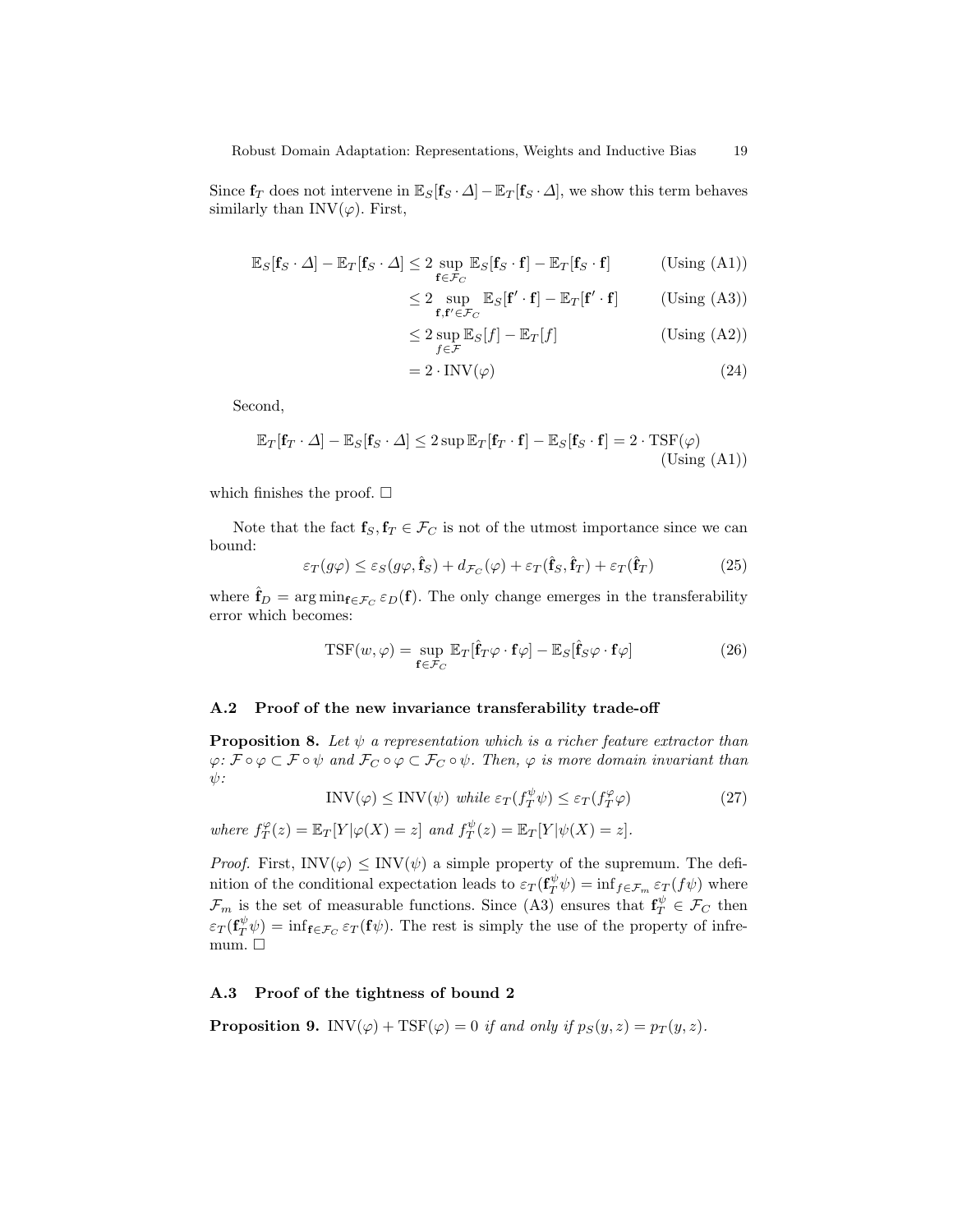*Proof.* First,  $INV(\varphi) = 0$  implies  $p_T(z) = p_S(z)$  which is a direct application of (A4). Now  $\text{TSF}(\varphi) = \sup_{\mathbf{f} \in \mathcal{F}_C} \mathbb{E}_S[\mathbf{f}_S(Z) \cdot \mathbf{f}(Z)] - \mathbb{E}_T[\mathbf{f}_T(Z) \cdot \mathbf{f}(Z)] =$  $\sup_{\mathbf{f}\in\mathcal{F}_C}\mathbb{E}_S[\mathbf{f}_S(Z)\cdot\mathbf{f}(Z)]-\mathbb{E}_S[\mathbf{f}_T(Z)\cdot\mathbf{f}(Z)]=\sup_{\mathbf{f}\in\mathcal{F}_C}\mathbb{E}_S[(\mathbf{f}_S-\mathbf{f}_T)(Z)\cdot\mathbf{f}(Z)].$ For the particular choice of  $\mathbf{f} = \frac{1}{2}(\mathbf{f}_S - \mathbf{f}_T)$  leads to  $\mathbb{E}_S[\|\mathbf{f}_S - \mathbf{f}_T\|^2]$  then  $\mathbf{f}_s = \mathbf{f}_T$ ,  $p_S$  almost surely. All combined leads to  $p_S(y, z) = p_T(y, z)$ . The converse is trivial. Note that  $TSF(\varphi) = 0$  is enough to show  $p_S(z) = p_T(z)$  by choosing  $f(z) = (f(z),..., f(z))$  (C times  $f(z)$ ) and  $Y \cdot f(Z) = f(Z)$  then  $TSF(\varphi) \ge$  $\sup_{f \in \mathcal{F}} \mathbb{E}_S[f(Z)] - \mathbb{E}_T[f(Z)].$ 

#### A.4 Proof of the tightness of bound 3

**Proposition 10.** INV $(w, \varphi)$  + TSF $(w, \varphi) = 0$  if and only if  $w(z) = \frac{p_T(z)}{p_S(z)}$  and  $\mathbb{E}_T[Y|Z=z] = \mathbb{E}_S[Y|Z=z].$ 

*Proof.* First, INV $(w, \varphi) = 0$  implies  $p_T(z) = w(z)p_S(z)$  then which is a direct application of (A4). Now  $\text{TSF}(w, \varphi) = \sup_{\mathbf{f} \in \mathcal{F}_C} \mathbb{E}_S[w(z) \mathbf{f}_S(Z) \cdot \mathbf{f}(Z)] - \mathbb{E}_T[\mathbf{f}_T(Z) \cdot$  $\mathbf{f}(Z)]=\sup_{\mathbf{f}\in\mathcal{F}_C}\mathbb{E}_S[w(z)\mathbf{f}_S(Z)\cdot\mathbf{f}(Z)]-\mathbb{E}_S[w(z)\mathbf{f}_T(Z)\cdot\mathbf{f}(Z)]=\sup_{\mathbf{f}\in\mathcal{F}_C}\mathbb{E}_S[(\mathbf{f}_S-P_z)\mathbf{f}(Z)]$  $f_T$   $(\overline{Z}) \cdot f(\overline{Z})$ . For the particular choice of  $f = \frac{1}{2}(f_S - f_T)$  leads to  $\mathbb{E}_S[\|\mathbf{f}_S - \mathbf{f}_T\|^2]$ then  $f_s = f_T$ ,  $p_T$  almost surely. The converse is trivial.  $\Box$ 

#### A.5 Proof of bound 4

Bound 6 (Inductive Bias and Guarantee) Let  $\varphi \in \Phi$  and  $w : \mathcal{Z} \to \mathbb{R}^+$ such that  $\mathbb{E}_{S}[w(z)] = 1$  and a  $\beta$ -strong inductive classifier  $\tilde{g}$ , then:

$$
\varepsilon_T(\tilde{g}\varphi) \le \frac{\beta}{1-\beta} \left( \varepsilon_{w \cdot S}(g_{w \cdot S}\varphi) + 6 \cdot \text{INV}(w, \varphi) + 2 \cdot \widehat{\text{TSF}}(w, \varphi, \tilde{g}) + \varepsilon_T(\mathbf{f}_T\varphi) \right)
$$

*Proof.* We prove the bound in the case where  $w = 1$ , the general case is then straightforward. First, we reuse bound 5 with a new triangular inequality involving the inductive classifier  $\tilde{q}$ :

$$
\varepsilon_T(g\varphi) \le \varepsilon_S(g\varphi) + d_{\mathcal{F}_C}(\varphi) + \varepsilon_T(\mathbf{f}_S\varphi, \tilde{g}\varphi) + \varepsilon_T(\tilde{g}\varphi, \mathbf{f}_T\varphi) + \varepsilon_T(\mathbf{f}_T\varphi)
$$
(28)

where  $\varepsilon_T(\tilde{g}\varphi, \mathbf{f}_T\varphi) \leq \varepsilon_T(\tilde{g}\varphi)$ . Now, following previous proofs, we can show that:

$$
\varepsilon_T(\mathbf{f}_S\varphi, \tilde{g}\varphi) \le 2 \cdot \widehat{\text{TSF}}(\varphi, \tilde{g}) + 2 \cdot \text{INV}(\varphi) \tag{29}
$$

Then,

$$
\varepsilon_T(g\varphi) \le \varepsilon_S(g\varphi) + 6 \cdot \text{INV}(\varphi) + 2 \cdot \widehat{\text{TSF}}(\varphi, \tilde{g}) + \varepsilon_T(\tilde{g}\varphi) + \varepsilon_T(\mathbf{f}_T\varphi)
$$
(30)

This bound is true for any  $q$  and in particular for the best source classifier we have:

$$
\varepsilon_T(g_S\varphi) \le \varepsilon_S(g_S\varphi) + 6 \cdot \text{INV}(w, \varphi) + 2 \cdot \hat{\text{T}} \hat{\text{S}} \hat{\text{F}}(w, \varphi, \tilde{g}) + \varepsilon_T(\tilde{g}\varphi) + \varepsilon_T(\mathbf{f}_T\varphi)
$$
(31)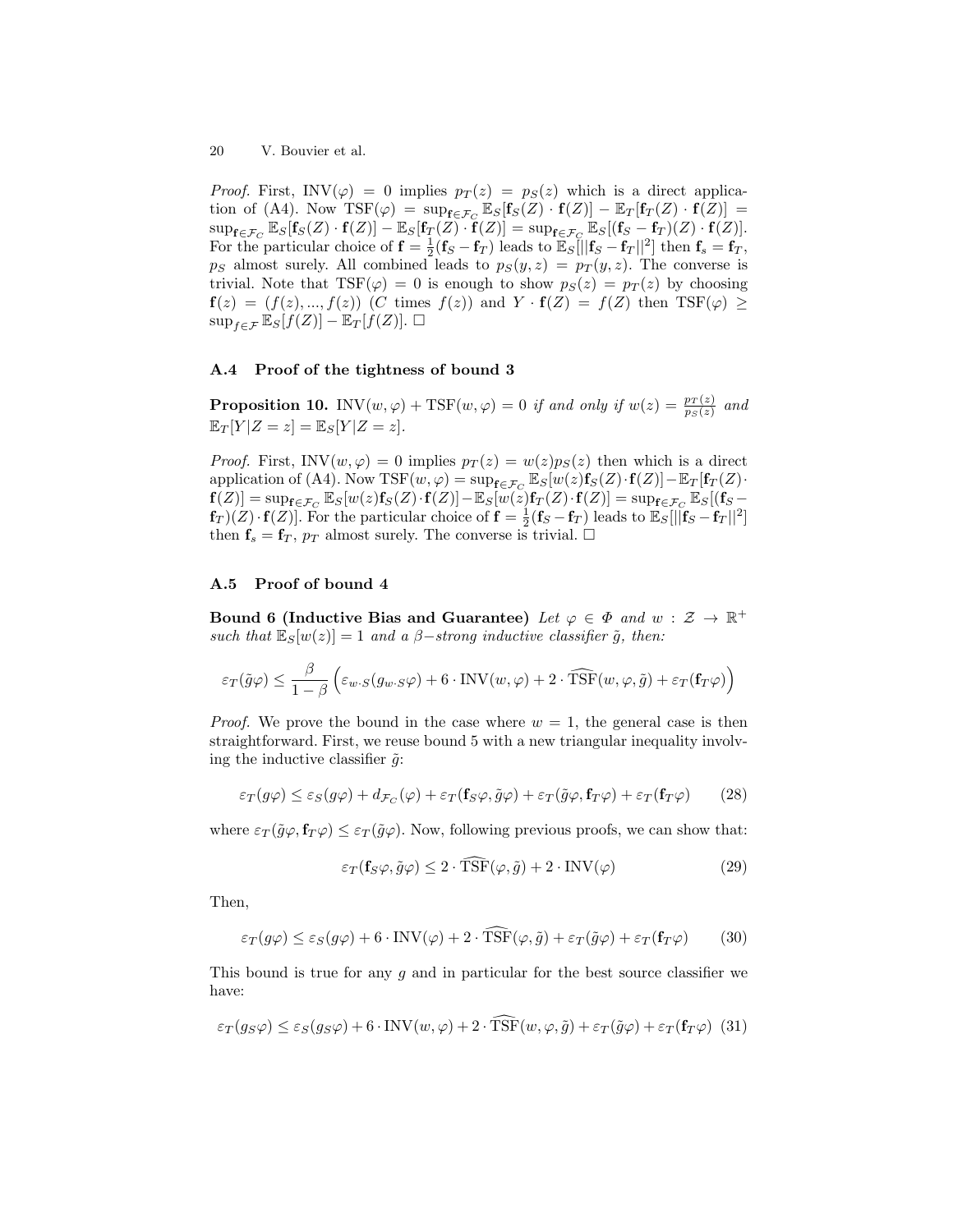then the assumption of  $\beta$ -strong inductive bias is  $\varepsilon_T(\tilde{g}\varphi) \leq \beta \varepsilon_T(g_S\varphi)$  which leads to

$$
\varepsilon_T(g_S\varphi) \le \varepsilon_S(g_S\varphi) + 6 \cdot \text{INV}(w, \varphi) + 2 \cdot \text{TSF}(w, \varphi, \tilde{g}) + \beta \varepsilon_T(g_S\varphi) + \varepsilon_T(\mathbf{f}_T\varphi)
$$
(32)

Now we have respectively  $\varepsilon_T(g_S\varphi)$  and  $\beta\varepsilon_T(g_S\varphi)$  at left and right of the inequality. Since  $1 - \beta > 0$ , we have:

$$
\varepsilon_T(g_S\varphi) \le \frac{1}{1-\beta} \left( \varepsilon_S(g_S\varphi) + 6 \cdot \text{INV}(w, \varphi) + 2 \cdot \widehat{\text{TSF}}(w, \varphi, \tilde{g}) + \varepsilon_T(\mathbf{f}_T\varphi) \right)
$$
(33)

And finally:

$$
\varepsilon_T(\tilde{g}\varphi) \le \beta \varepsilon_T(g_S \varphi) \le \frac{\beta}{1-\beta} \left( \varepsilon_S(g_S \varphi) + 6 \cdot \text{INV}(w, \varphi) + 2 \cdot \widehat{\text{TSF}}(w, \varphi, \tilde{g}) + \varepsilon_T(\mathbf{f}_T \varphi) \right)
$$
\n(34)

fnishing the proof.  $\square$ 

#### A.6 MinENT [18] is a lower bound of transferability

*Proof.* We consider a label smooth classifier  $g \in \mathcal{G}$  *i.e.* there is  $0 < \alpha < 1$  such that:

$$
\frac{\alpha}{C-1} \le g(z) \le 1-\alpha \tag{35}
$$

and we note  $Y = g\varphi(X)$ . One can show that:

$$
\log\left(\frac{\alpha}{C-1}\right) \le \log(g(z)) \le \log(1-\alpha) \tag{36}
$$

and finally:

$$
1 \ge \frac{1}{\log(\frac{\alpha}{C-1})} \log(g(z)) \ge \frac{1}{\log(\frac{\alpha}{C-1})} \log(1-\alpha) \ge 0 \tag{37}
$$

We choose as particular **f**,  $f(z) = -\eta \log(g(z))$  with  $\eta = -\log(\frac{\alpha}{|\mathcal{Y}|-1})^{-1} > 0$ . The coefficient  $\eta$  ensures that  $f(z) \in [0,1]$  to make sure  $f \in \mathcal{F}_C$ . We have the following inequalities:

$$
\widehat{\text{TSF}}(w, \varphi, g) \ge \eta \cdot (\mathbb{E}_T[-g(Z) \cdot \log(g(Z))] - \mathbb{E}_{w \cdot S}[-Y \log(g(Z))])
$$
  

$$
\ge \eta \cdot \left( H_T(\hat{Y}|Z) - \text{CE}_{w \cdot S}(Y, g(Z)) \right)
$$

Interestingly, the cross-entropy is involved. Then, when using  $CE_{w \cdot S}(Y, g(Z))$  as a proxy of  $\varepsilon_{w\cdot S}(g\varphi),$  we can observe the following lower bound:

$$
CE_{w \cdot S}(Y, g(Z)) + \widehat{TSF}(w, \varphi, g) \ge (1 - \eta) \cdot CE_{w \cdot S}(Y, g(Z)) + \eta \cdot H_T(\hat{Y}|Z)
$$
 (38)

which is a trade-off between minimizing the cross-entropy in the source domain while maintaining a low entropy in prediction in the target domain.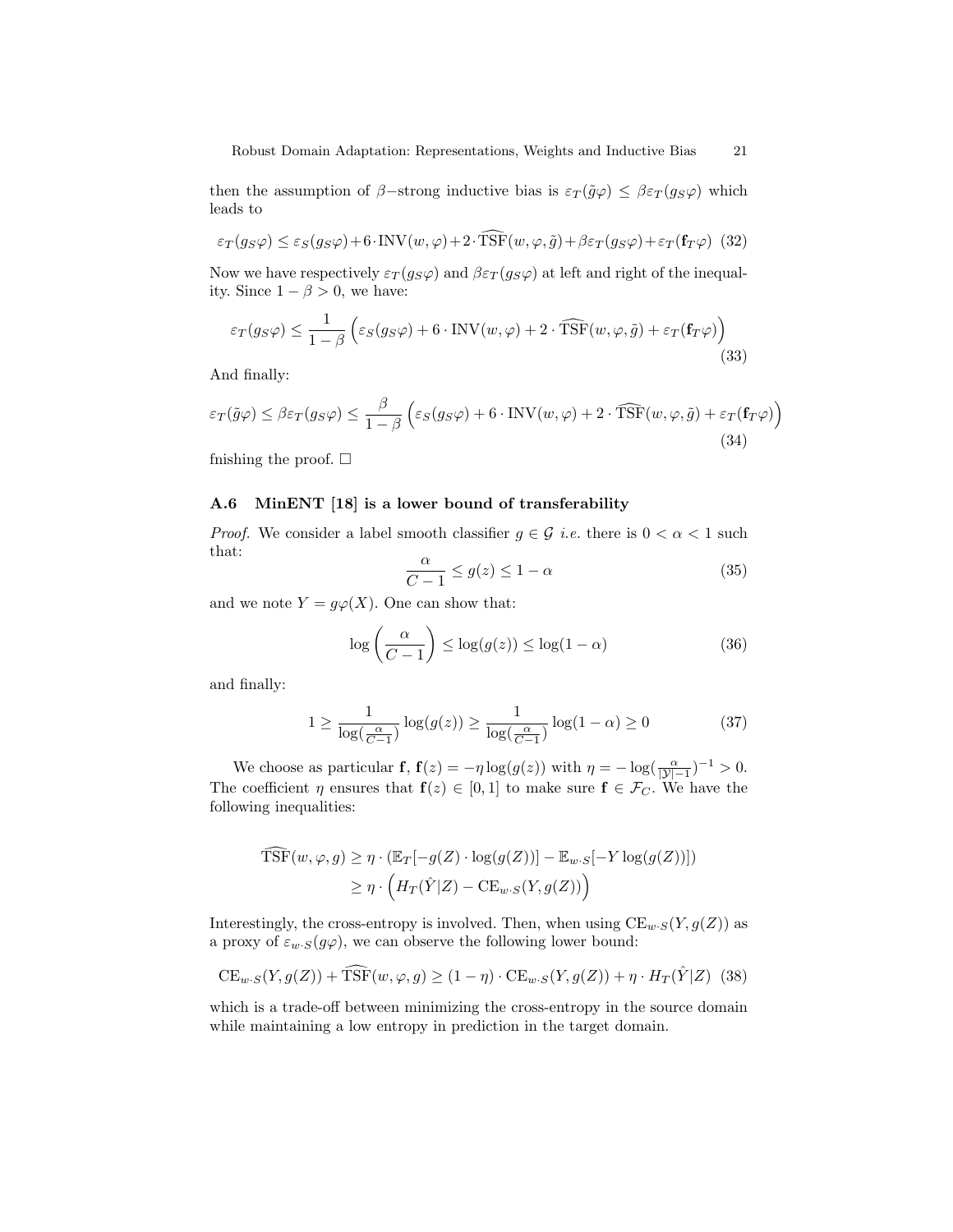

Fig. 2: We set  $C = 31$  which is the number of classes in **Office31**. Label smoothing  $\alpha$  leads naturally to a coefficient  $\eta$  which acts as a trade-off between crossentropy minimization in the source domain and confidence in predictions in the target domain. This result follows a particular choice of the critic function in the transferability error introduced in this paper.

## A.7 Proof of the inductive design of weights

Proposition 11 (Inductive design of w and invariance). Let  $\psi : \mathcal{Z} \to \mathcal{Z}'$ such that  $\mathcal{F} \circ \psi \subset \mathcal{F}$  and  $\mathcal{F}_C \circ \psi \subset \mathcal{F}_C$ . Let  $w : \mathcal{Z}' \to \mathbb{R}^+$  such that  $\mathbb{E}_S[w(Z')] = 1$ and we note  $Z' := \psi(Z)$ . Then, INV $(w, \varphi) = \text{TSF}(w, \varphi) = 0$  if and only if:

$$
w(z') = \frac{p_T(z')}{p_S(z')} \quad \text{and} \quad p_S(z|z') = p_T(z|z')
$$
 (39)

while both  $\mathbf{f}_{S}^{\varphi} = \mathbf{f}_{T}^{\varphi}$  and  $\mathbf{f}_{S}^{\psi} = \mathbf{f}_{T}^{\psi}$ .

Proof. First,

$$
INV(w, \varphi) = \sup_{f \in \mathcal{F}} \mathbb{E}_S[w(Z')f(Z)] - \mathbb{E}_T[f(z)] \tag{40}
$$

$$
\geq \sup_{f \in \mathcal{F}} \mathbb{E}_S[w(Z')f \circ \psi(Z)] - \mathbb{E}_T[f \circ \psi(z)] \qquad (\mathcal{F} \circ \psi \subset \mathcal{F})
$$

$$
= \sup_{f \in \mathcal{F}} \mathbb{E}_S[w(Z')f(Z')] - \mathbb{E}_T[f(z')] = 0 \qquad (Z' = \psi(Z))
$$

which leads to  $w(z')p_S(z') = p_S(z')$  which is  $w(z') = p_T(z')/p_S(z')$ . Second, INV $(w, \varphi) = 0$  also implies that  $w(z')p_S(z) = p_T(z)$ :

$$
w(z') = \frac{p_T(z)}{p_S(z)} = \frac{p_T(z|z')}{p_S(z|z')} \frac{p_T(z')}{p_S(z')} = \frac{p_T(z|z')}{p_S(z|z')} w(z')
$$
(41)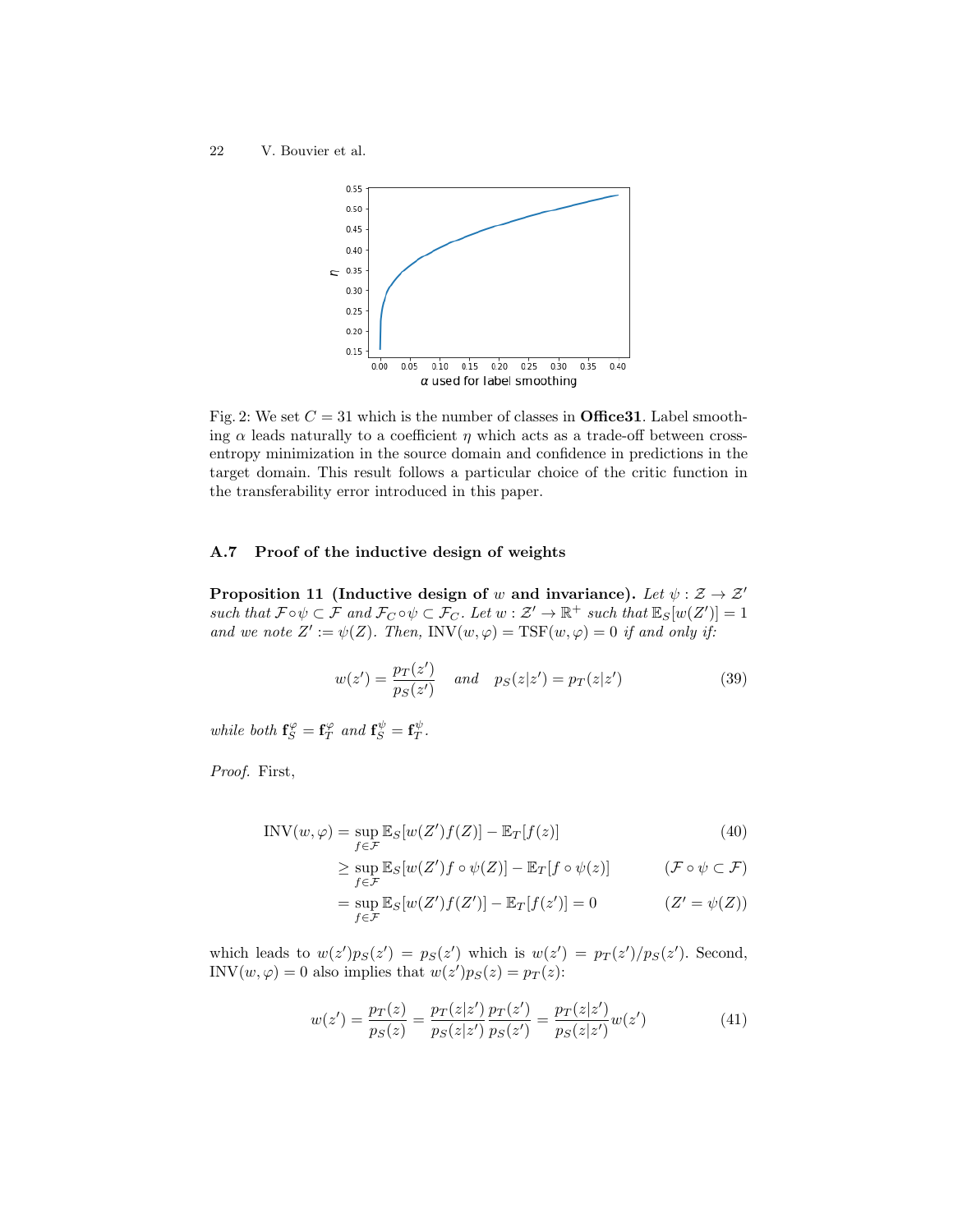then 
$$
p_T(z|z') = p_S(z|z')
$$
. Finally,  
\n
$$
\text{TSF}(w, \varphi) = \sup_{\mathbf{f} \in \mathcal{F}_C} \mathbb{E}_S[w(Z')Y \cdot \mathbf{f}(Z)] - \mathbb{E}_T[Y \cdot \mathbf{f}(Z)] \qquad (42)
$$
\n
$$
= \sup_{\mathbf{f} \in \mathcal{F}_C} \mathbb{E}_{Z' \sim p_S} [w(Z') \mathbb{E}_{Z|Z' \sim p_S} [Y \cdot \mathbf{f}(Z)]] - \mathbb{E}_{Z' \sim p_T} [\mathbb{E}_{Z|Z' \sim p_T} [Y \cdot \mathbf{f}(Z)]] \qquad (43)
$$
\n
$$
= \sup_{\mathbf{f} \in \mathcal{F}_C} \mathbb{E}_{Z' \sim p_S} [w(Z') \mathbb{E}_{Z|Z' \sim p_S} [Y \cdot \mathbf{f}(Z)]] - \mathbb{E}_{Z' \sim p_T} w(Z') [\mathbb{E}_{Z|Z' \sim p_S} [Y \cdot \mathbf{f}(Z)]]
$$
\n
$$
(w(z')p_S(z') = p_T(z'))
$$
\n
$$
= \sup_{\mathbf{f} \in \mathcal{F}_C} \mathbb{E}_{Z' \sim p_S} [w(Z') (\mathbb{E}_{Z|Z' \sim p_S} [ \mathbf{f}_S(Z) \cdot \mathbf{f}(Z) - \mathbf{f}_T(Z) \cdot \mathbf{f}(Z) ])]
$$
\n
$$
(44)
$$
\n
$$
= \sup_{\mathbf{f} \in \mathcal{F}_C} \mathbb{E}_{Z' \sim p_S} [w(Z') (\mathbb{E}_{Z|Z' \sim p_S} [ \mathbf{f}_S(Z) \cdot \mathbf{f}(Z) - \mathbf{f}_T(Z) \cdot \mathbf{f}(Z) ])]
$$
\n
$$
= \sup_{\mathbf{f} \in \mathcal{F}_C} \mathbb{E}_{Z' \sim p_S} [w(Z') (\mathbb{E}_{Z|Z' \sim p_S} [ \mathbf{f}_S(Z) \cdot \mathbf{f}(Z) - \mathbf{f}_T(Z) \cdot \mathbf{f}(Z) ])]
$$
\n
$$
= \sup_{\mathbf{f} \in \mathcal{F}_C} \mathbb{E}_{Z' \sim p_S} [w(Z') (\mathbb{E}_{Z|Z' \sim p_S} [ \mathbf{f}_S
$$

Which leads to  $\mathbf{f}_{S}(z) = \mathbf{f}_{T}(z)$ ,  $p_{T}(z)$  almost surely, then  $\mathbb{E}_{T}[Y|Z] = \mathbb{E}_{S}[Y|Z]$  for  $Z \sim p_T$ . Now we finish by observing that:

$$
TSF(w, \varphi) = \sup_{\mathbf{f} \in \mathcal{F}_C} \mathbb{E}_S[w(Z')Y \cdot \mathbf{f}(Z)] - \mathbb{E}_T[Y \cdot \mathbf{f}(Z)] \tag{49}
$$

$$
\geq \sup_{\mathbf{f}\in\mathcal{F}_C} \mathbb{E}_S[w(Z')Y \cdot \mathbf{f} \circ \psi(Z)] - \mathbb{E}_T[Y \cdot \mathbf{f} \circ \psi(Z)] \tag{50}
$$

$$
\geq \sup_{\mathbf{f}\in\mathcal{F}_C} \mathbb{E}_S[w(Z')Y\cdot\mathbf{f}(Z')] - \mathbb{E}_T[Y\cdot\mathbf{f}(Z')] \tag{51}
$$

which leads to  $\mathbb{E}_S[Y|Z'] = \mathbb{E}_T[Y|Z']$  for  $Z' \sim p_T$ . The converse is trivial.  $\Box$ 

## B CDAN, DANN and TSF: An open dicussion.

In CDAN [28], authors claims to align conditional  $Z|\hat{Y}$ , by exposing the multilinear mapping of  $\hat{Y}$  by Z, hence its name of Conditional Domain Adversarial Network. Here, we show this claim can be theoretically misleading:

**Proposition 12.** If  $\mathbb{E}[\hat{Y}|Z]$  is conserved across domains, i.e. g is conserved, and  $\mathcal D$  and  $\mathcal D_{\otimes}$  are infinite capacity set of discriminators, this holds:

$$
DANN(\varphi) = CDAN(\varphi) \tag{52}
$$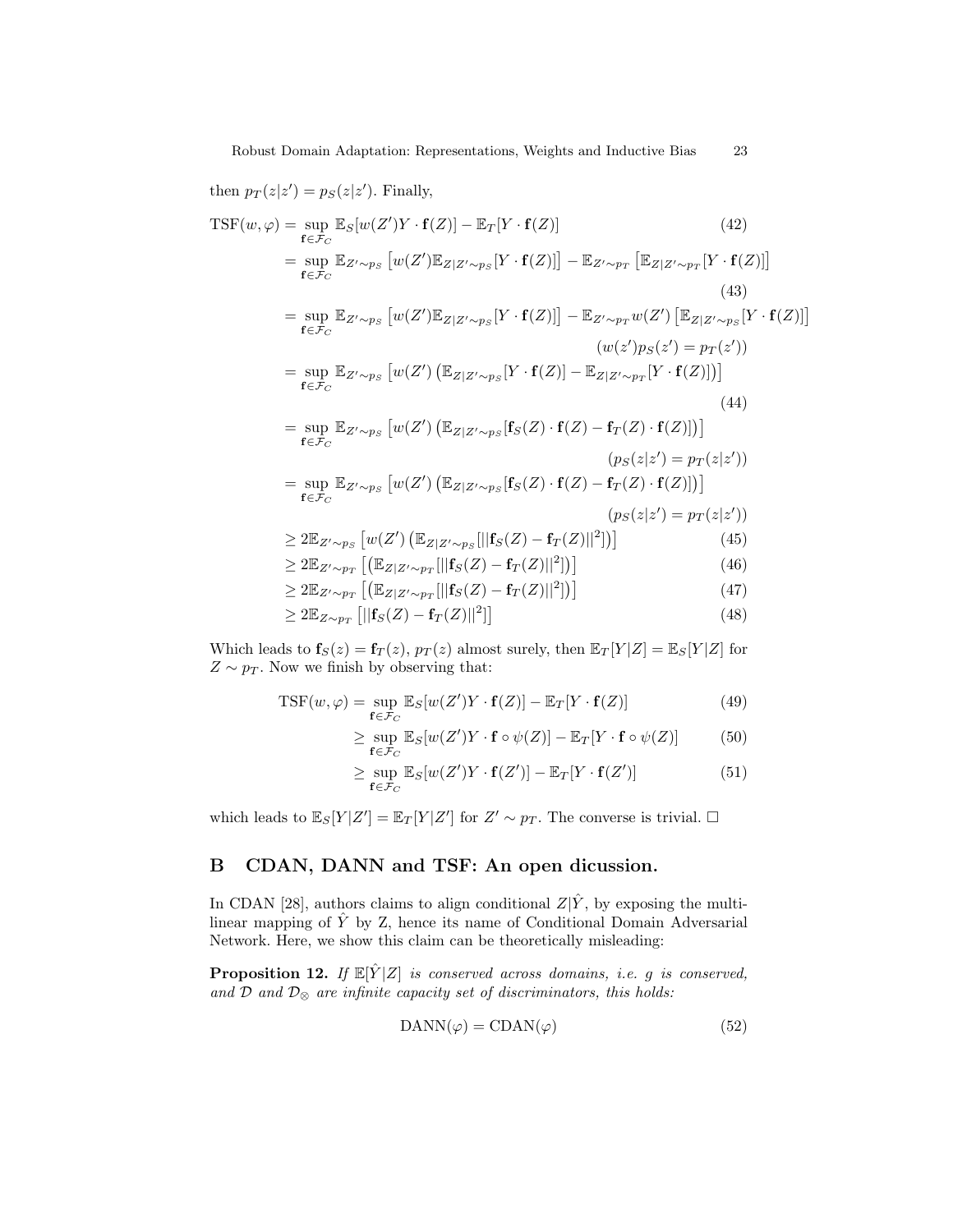*Proof.* First, let  $d_{\otimes} \in \mathcal{D}_{\otimes}$ . Then, for any  $(\hat{y}, z) \sim p_S$  (similarly  $\sim p_T$ ),  $d(\hat{y} \otimes z) =$  $d(g(z) \otimes z)$  since  $\hat{y} = g(z) = \mathbb{E}[Y|Z=z]$  is conserved across domains. Then  $d : z \mapsto d_{\otimes}(g(z) \otimes z)$  is a mapping from Z to [0, 1]. Since D is the set of infinite capacity discriminators,  $\tilde{d} \in \mathcal{D}$ . This shows CDAN( $\varphi$ )  $\leq$  DANN( $\varphi$ ). Now we introduce  $T: \mathcal{Y} \otimes \mathcal{Z} \to \mathcal{Z}$  such that  $T(y \otimes z) = \sum_{1 \leq c \leq |\mathcal{Y}|} y_c(y \otimes z)_{cr:(c+1)r} = z$ where  $r = \dim(Z)$ . The ability to reconstruct z from  $\hat{y} \otimes z$  results from  $\sum_{c} y_c = 1$ . This shows that  $\mathcal{D}_{\otimes} \circ T = \mathcal{D}$  and finally  $CDAN(\varphi) \geq DANN(\varphi)$  finishing the proof.

This proposition follows two key assumptions. The first is to assume that we are in context of infinite capacity discriminators of both  $\mathcal Z$  and  $\mathcal Y \otimes \mathcal Z$ . This assumption seems reasonable in practice since discriminators are multi-layer perceptrons. The second is to assume that  $\mathbb{E}[\hat{Y}|Z]$  is conserved across domains. Pragmatically, the same classifier is used in both source and target domains which is verified in practice. Despite the empirical success of CDAN, there is no theoretical evidence of the superiority of CDAN with respect to DANN for UDA. However, our discussion on the role of inductive design of classifiers is an attempt to explain the empirical superiority of such strategies.

## C More training details

#### C.1 From IPM to Domain Adversarial Objective

While our analysis holds for IPM, we recall the connections with f−divergence, where domain adversarial loss is a particular instance, for comparing distributions. This connection is motivated by the furnished literature on adversarial learning, based on domain discriminator, for UDA. This section is then an informal attempt to transport our theoretical analysis, which holds for IPM, to f-divergence. Given f a function defined on  $\mathbb{R}^+$ , continuous and convex, the f–divergence between two distributions p and q:  $\mathbb{E}_p[f(p/q)]$ , is null if and only if  $p = q$ . Interestingly, f–divergence admits a 'IPM style' expression  $\mathbb{E}_p[f(p/q)] =$  $\sup_f \mathbb{E}_p[f] - \mathbb{E}_q[f^*(f)]$  where  $f^*$  is the convex conjugate of f. It is worth noting it is not a IPM expression since the critic is composed by  $f^*$  in the right expectation. The domain adversarial loss [16] is a particular instance of f−divergence (see [9] for a complete description in the context of generative modelling). Then, we informally transports our analysis on IPM distance to domain adversarial loss. More precisely, we define:

$$
INV_{\text{adv}}(w, \varphi) := \log(2) - \sup_{d \in \mathcal{D}} \mathbb{E}_{S}[w(Z) \log(d(Z))] + \mathbb{E}_{T}[\log(1 - d(Z))]
$$
(53)

$$
TSF_{\text{adv}}(w, \varphi) := \log(2) - \sup_{\mathbf{d} \in \mathcal{D}_{\mathcal{Y}}} \mathbb{E}_{S}[w(Z)Y \cdot \log(\mathbf{d}(Z))] + \mathbb{E}_{T}[Y \cdot \log(1 - \mathbf{d}(Z))]
$$
(54)

where D is the well-established domain discriminator from Z to [0, 1], and  $\mathcal{D}_{\mathcal{Y}}$ is the set of *label domain discriminator* from  $\mathcal Z$  to  $[0,1]^C$ .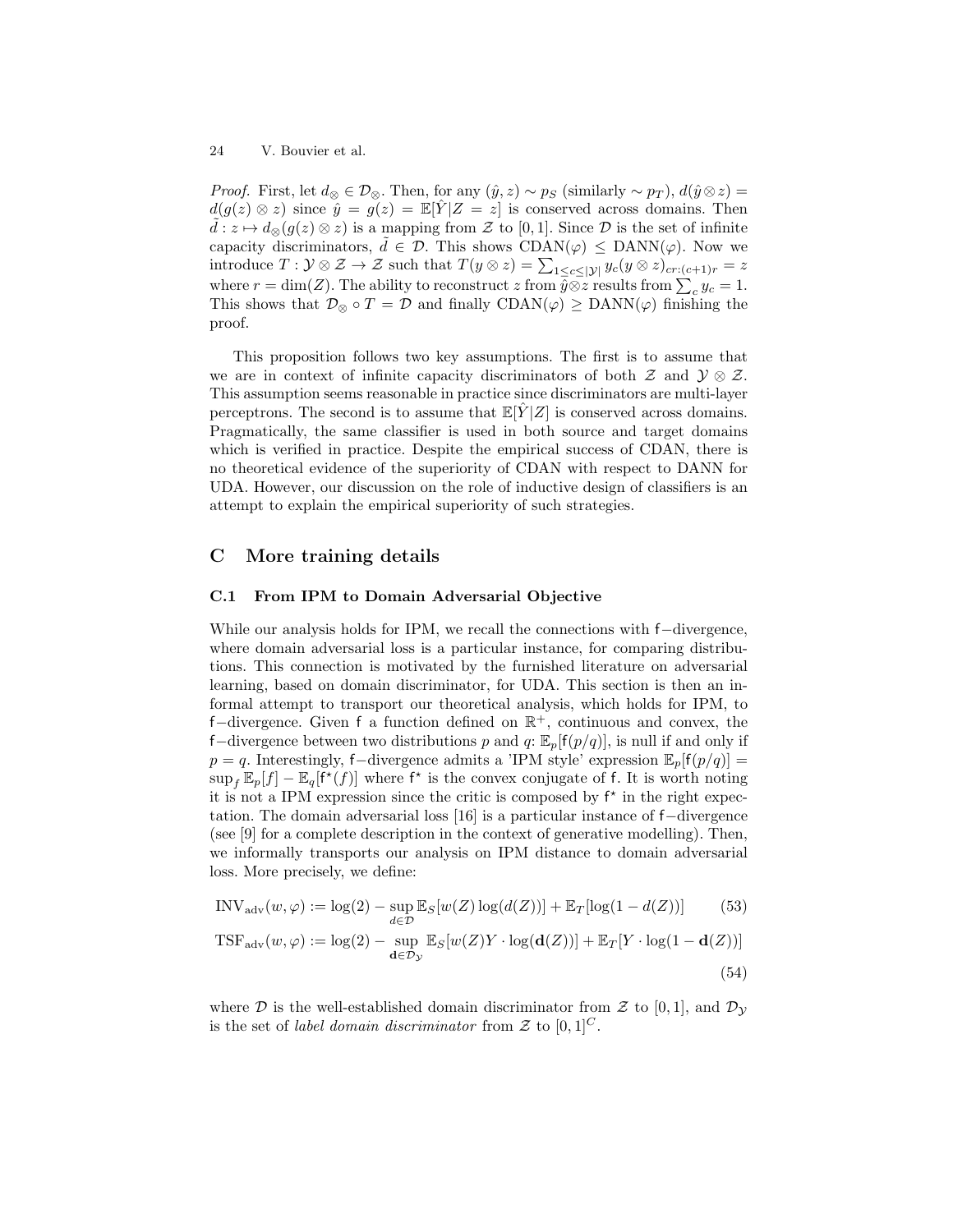#### C.2 Controlling invariance error with relaxed weights

In this section, we show that even if representations are not learned in order to achieve domain invariance, the design of weights allows to control the invariance error during learning. More precisely  $w^*(\varphi) = \arg \min_w \text{INV}(w, \varphi)$  has a closed form when given a domain discriminator  $d$  *i.e.* the following function from the representation space  $\mathcal Z$  to [0, 1]:

$$
d(z) := \frac{p_S(z)}{p_S(z) + p_T(z)}\tag{55}
$$

Here, setting  $w^*(z) := (1 - d(z))/d(z) = p_T(z)/p_S(z)$  leads to  $w(z)p_S(z) =$  $p_T(z)$  and finally INV $(w^{\star}(\varphi), \varphi) = 0$ . At early stage of learning, the domain discriminator d has a weak predictive power to discriminate domains. Using exactly the closed form  $w^*(z)$  may degrade the estimation of the transferability error. Then, we suggest to build relaxed weights  $\tilde{w}_d$  which are pushed to  $w^*$ during training. This is done using temperature relaxation in the sigmoid output of the domain discriminator:

$$
w_d^{\tau}(z) := \frac{1 - \sigma\left(\tilde{d}(z)/\tau\right)}{\sigma\left(\tilde{d}(z)/\tau\right)}\tag{56}
$$

where  $d(z) = \sigma(\tilde{d}(z))$ ; when  $\tau \to 1$ ,  $w_d(z, \tau) \to w^*(z)$ .

#### C.3 Ablation study of the weight relaxation parameter  $\alpha$

 $\alpha$  is the rate of convergence of relaxed weights to optimal weights. We investigate its role on the task U→M. Increasing  $\alpha$  degrades adaptation, excepts in the harder case  $(5\% \times [0 \sim 5])$ . Weighting early during training degrades representations alignment. Conversely, in the case  $5\% \times [0 \sim 5]$ , weights need to be introduced early to not learn a wrong alignment. In practice  $\alpha = 5$  works well (except for  $5\% \times [0 \sim 5]$  in **Digits**).



Fig. 3: Effect of  $\alpha$ .